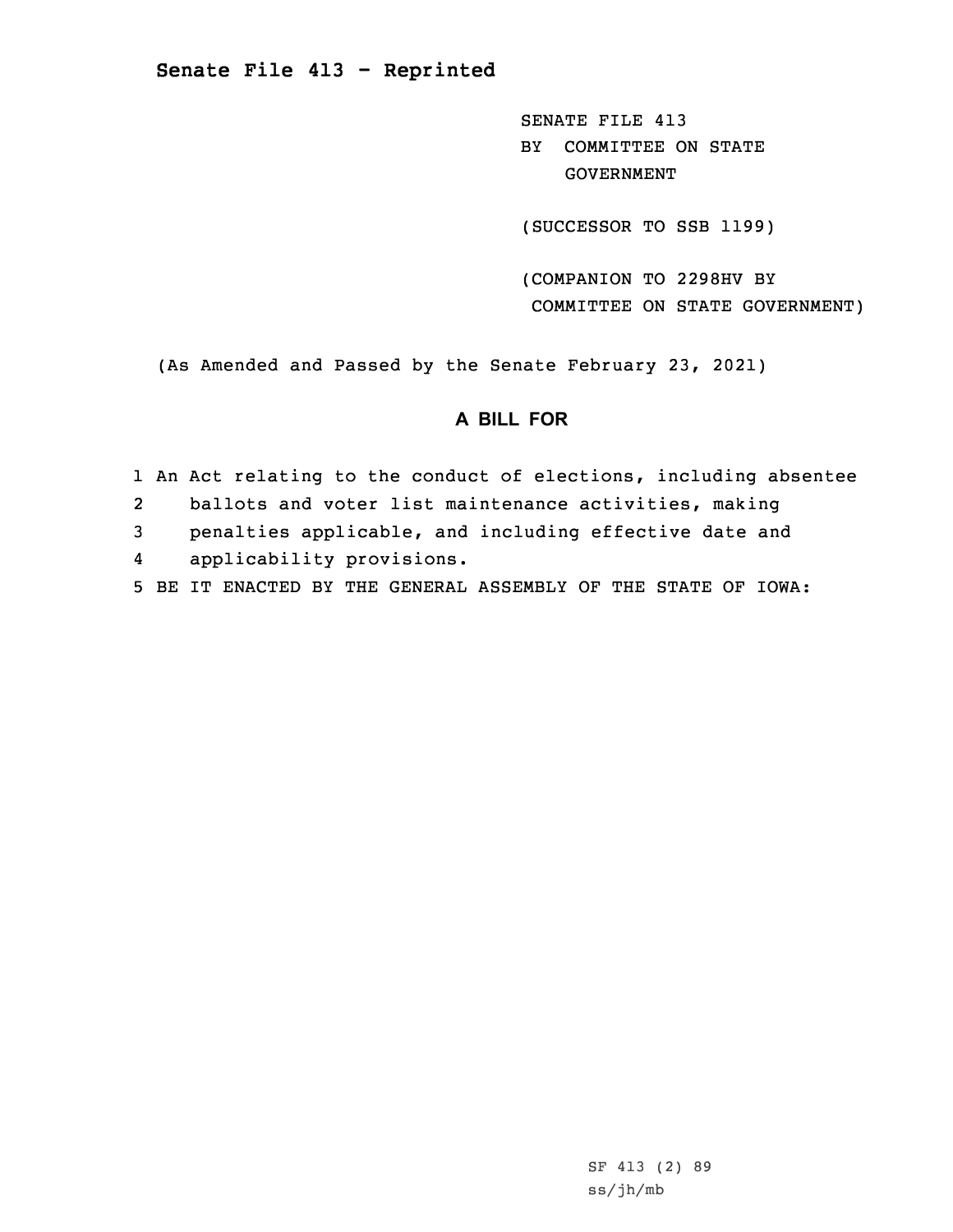1 Section 1. Section 9E.6, subsection 2, paragraph b, Code 2 2021, is amended to read as follows:

 *b.* The program participant shall complete the ballot and return it to the state commissioner of elections, who shall review the ballot in the manner provided by sections [53.18](https://www.legis.iowa.gov/docs/code/2021/53.18.pdf) and [53.19](https://www.legis.iowa.gov/docs/code/2021/53.19.pdf) if the return envelope is received in the state commissioner's office before the polls close on election day or is clearly postmarked by an officially authorized postal service or bears <sup>a</sup> postal service barcode traceable to <sup>a</sup> date of entry into the federal mail system not later than the day before the election, as provided in section 53.17A. If the 12 materials comply with the requirements of [section](https://www.legis.iowa.gov/docs/code/2021/53.18.pdf) 53.18, the materials shall be certified by the state commissioner of elections as the ballot of <sup>a</sup> program participant, and shall be forwarded to the appropriate county commissioner of elections for tabulation by the special voters precinct election board appointed pursuant to [section](https://www.legis.iowa.gov/docs/code/2021/53.23.pdf) 53.23.

18 Sec. 2. NEW SECTION. **39.13 Conference boards —— appointment** 19 **—— limitations.**

 1. Notwithstanding section 441.2, for the purposes of conducting the business of <sup>a</sup> conference board established pursuant to section 441.2, <sup>a</sup> person shall not serve in <sup>a</sup> voting unit of <sup>a</sup> conference board if such service would be incompatible with another office held by that person.

 2. If <sup>a</sup> person is <sup>a</sup> member of more than one body whose members make up <sup>a</sup> voting unit on the conference board, that person shall waive the person's position on the conference board for all but one of the bodies the person represents. <sup>A</sup> waiver pursuant to this subsection does not cause the person to vacate any elective office.

31 Sec. 3. Section 39A.2, subsection 1, Code 2021, is amended 32 by adding the following new paragraph:

33 NEW PARAGRAPH. *g. Failure to perform duties.* As an 34 election official, fails to perform duties prescribed by 35 chapters 39 through 53, except for section 48A.41, or fails to

 $-1-$ 

SF 413 (2) 89  $ss/jh/mb$  1/31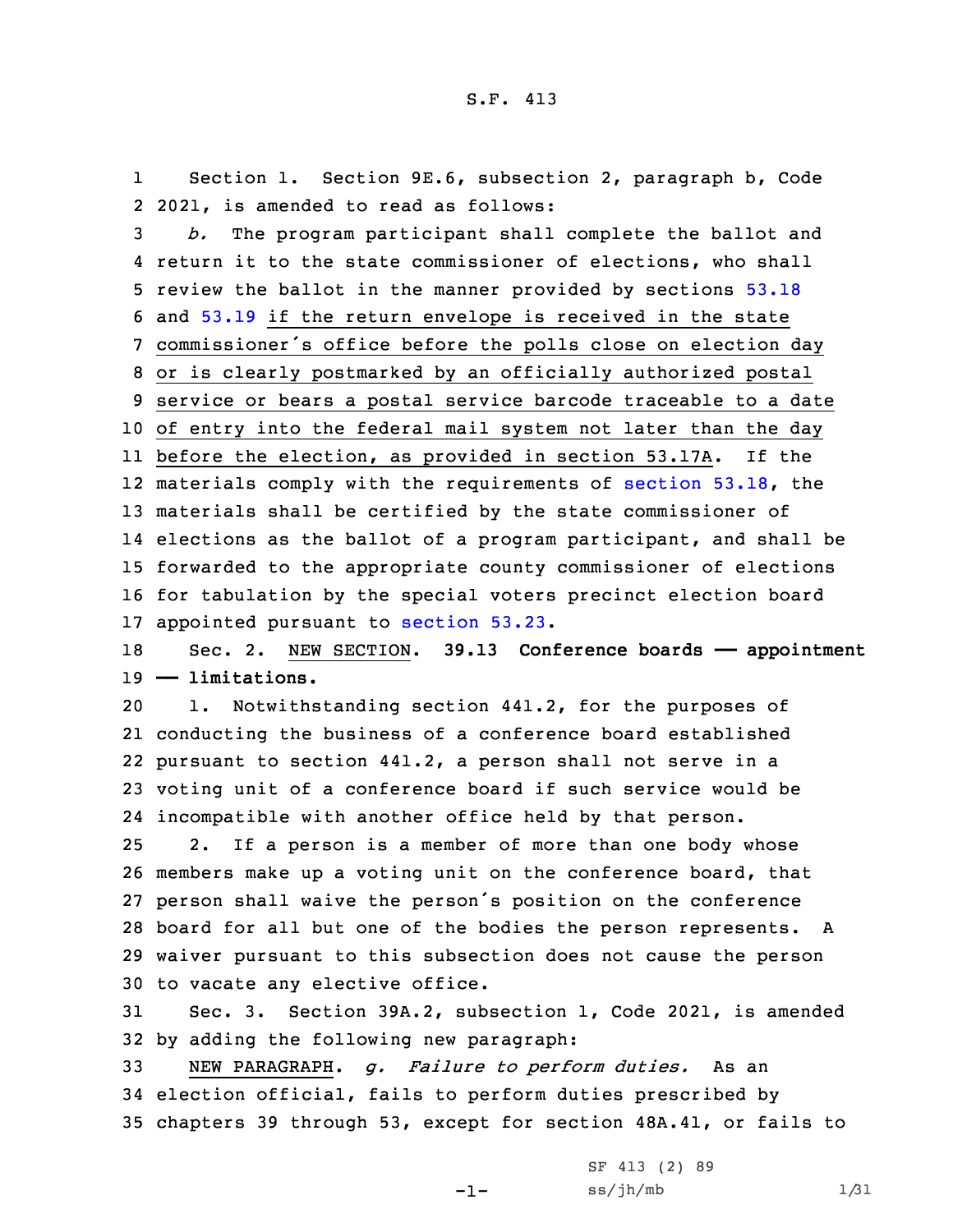follow or implement guidance issued pursuant to section 47.1, or performs those duties and responsibilities in such <sup>a</sup> way as to hinder or disregard the object of the law. 4 Sec. 4. Section 39A.3, subsection 1, paragraph b, Code 2021, is amended by adding the following new subparagraph: NEW SUBPARAGRAPH. (9) Fails to perform voter list maintenance in violation of section 48A.41. Sec. 5. Section 39A.4, subsection 1, paragraph b, subparagraph (1), Code 2021, is amended to read as follows: (1) Serving as <sup>a</sup> member of <sup>a</sup> challenging committee or 11 observer under section 49.104, [subsection](https://www.legis.iowa.gov/docs/code/2021/49.104.pdf) 2, 5, or 6, 1, paragraph *"b"*, *"e"*, or *"f"*, while serving as <sup>a</sup> precinct election official at the polls. 14 Sec. 6. Section 39A.4, subsection 1, paragraph b, subparagraph (2), Code 2021, is amended by striking the subparagraph. Sec. 7. Section 39A.4, subsection 1, paragraph b, Code 2021, is amended by adding the following new subparagraph: NEW SUBPARAGRAPH. (14) Interferes with <sup>a</sup> person permitted at <sup>a</sup> polling place pursuant to section 49.104. 21 Sec. 8. Section 39A.4, subsection 1, paragraph c, subparagraphs (10) and (11), Code 2021, are amended to read as 23 follows: 24(10) Returning a voted absentee ballot $_{\tau}$  by mail, to a ballot drop box, or in person, to the commissioner's office and the 26 person returning the ballot is not the voter, the voter's designee, or <sup>a</sup> special precinct election official designated 28 pursuant to section 53.22, [subsection](https://www.legis.iowa.gov/docs/code/2021/53.22.pdf) 2 a person prohibited to collect and deliver <sup>a</sup> completed ballot pursuant to section 30 53.33. (11) Making <sup>a</sup> false or untrue statement reporting that <sup>a</sup> voted absentee ballot was returned to the commissioner's office, by mail or in person, or to <sup>a</sup> ballot drop box, by 34 a person other than the voter, the voter's designee, or a special precinct election official designated pursuant to

 $-2-$ 

SF 413 (2) 89  $ss/jh/mb$  2/31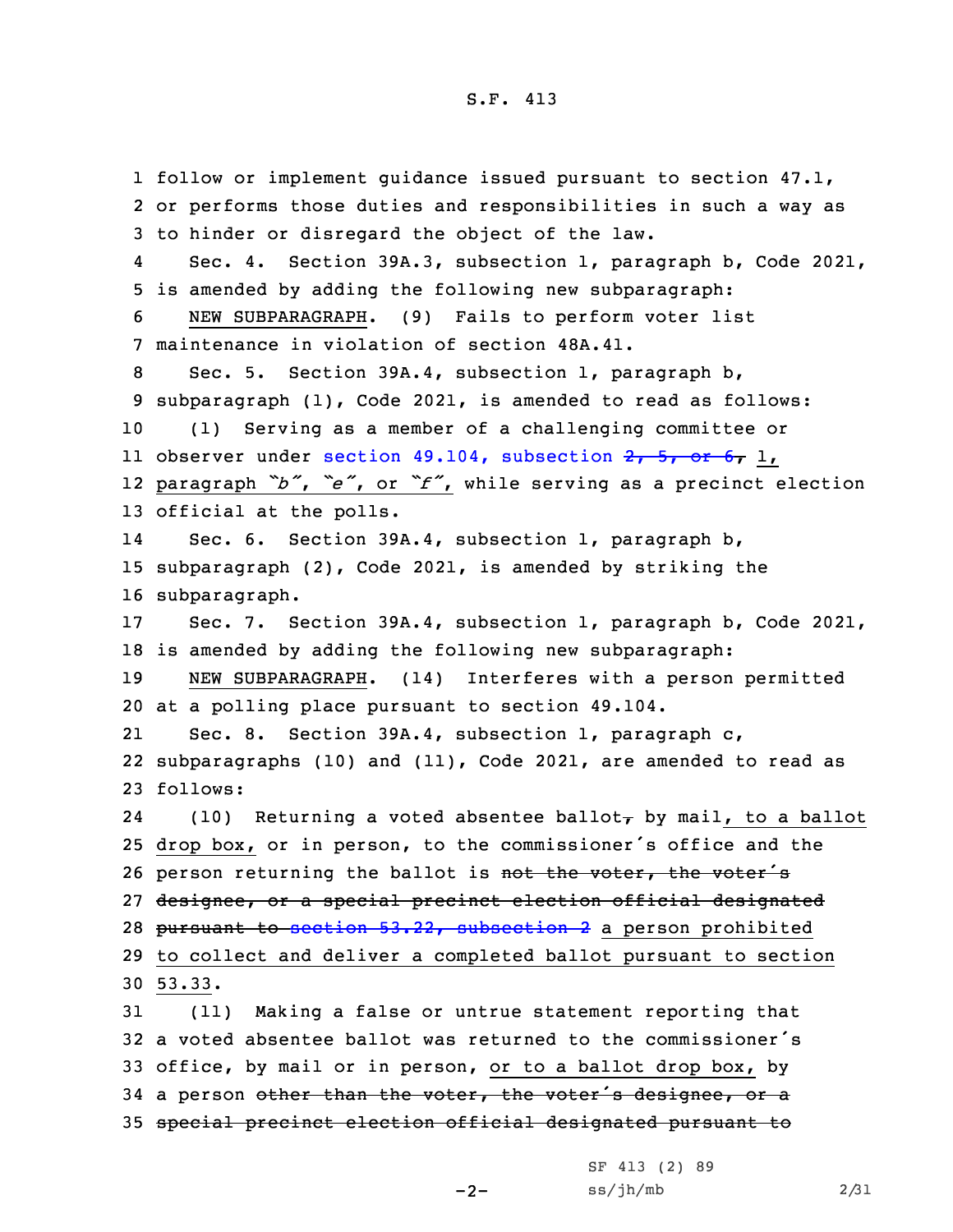1 section 53.22, [subsection](https://www.legis.iowa.gov/docs/code/2021/53.22.pdf) 2 prohibited to collect and deliver a completed ballot pursuant to section 53.33. Sec. 9. Section 39A.6, subsection 3, Code 2021, is amended to read as follows: 3. *a.* This notice is not <sup>a</sup> final determination of facts or law in the matter, and does not entitle <sup>a</sup> person to <sup>a</sup> 7 proceeding under [chapter](https://www.legis.iowa.gov/docs/code/2021/17A.pdf) 17A. Upon issuance of a technical infraction to <sup>a</sup> county commissioner, the state commissioner shall also impose <sup>a</sup> fine not to exceed ten thousand dollars to be deposited in the general fund. 11 *b.* <sup>A</sup> county commissioner shall pay <sup>a</sup> fine issued pursuant to this section or file an appeal pursuant to chapter 17A within sixty days. <sup>A</sup> county commissioner who fails to pay <sup>a</sup> fine that was not dismissed pursuant to chapter 17A shall be suspended from office for <sup>a</sup> period not to exceed two years pursuant to sections 66.7 and 66.8. *c.* If <sup>a</sup> county commissioner is suspended pursuant to paragraph *"b"*, the state commissioner shall direct the deputy of the county commissioner to oversee the functions of the office until the suspension is revoked or the office is vacated and <sup>a</sup> successor is elected. The state commissioner may direct the state commissioner's staff to assist in the performance of the duties of the county commissioner. 24 Sec. 10. Section 39A.6, Code 2021, is amended by adding the following new subsection: NEW SUBSECTION. 4. Upon issuing <sup>a</sup> technical infraction, the state commissioner shall immediately inform the attorney general and relevant county attorney if the apparent violation constitutes or may constitute election misconduct under this 30 chapter. Sec. 11. NEW SECTION. **39A.7 Election misconduct —— investigation.** 1. The attorney general or county attorney shall investigate allegations of election misconduct reported to the attorney general or county attorney. Election misconduct by an

-3-

SF 413 (2) 89  $ss/jh/mb$  3/31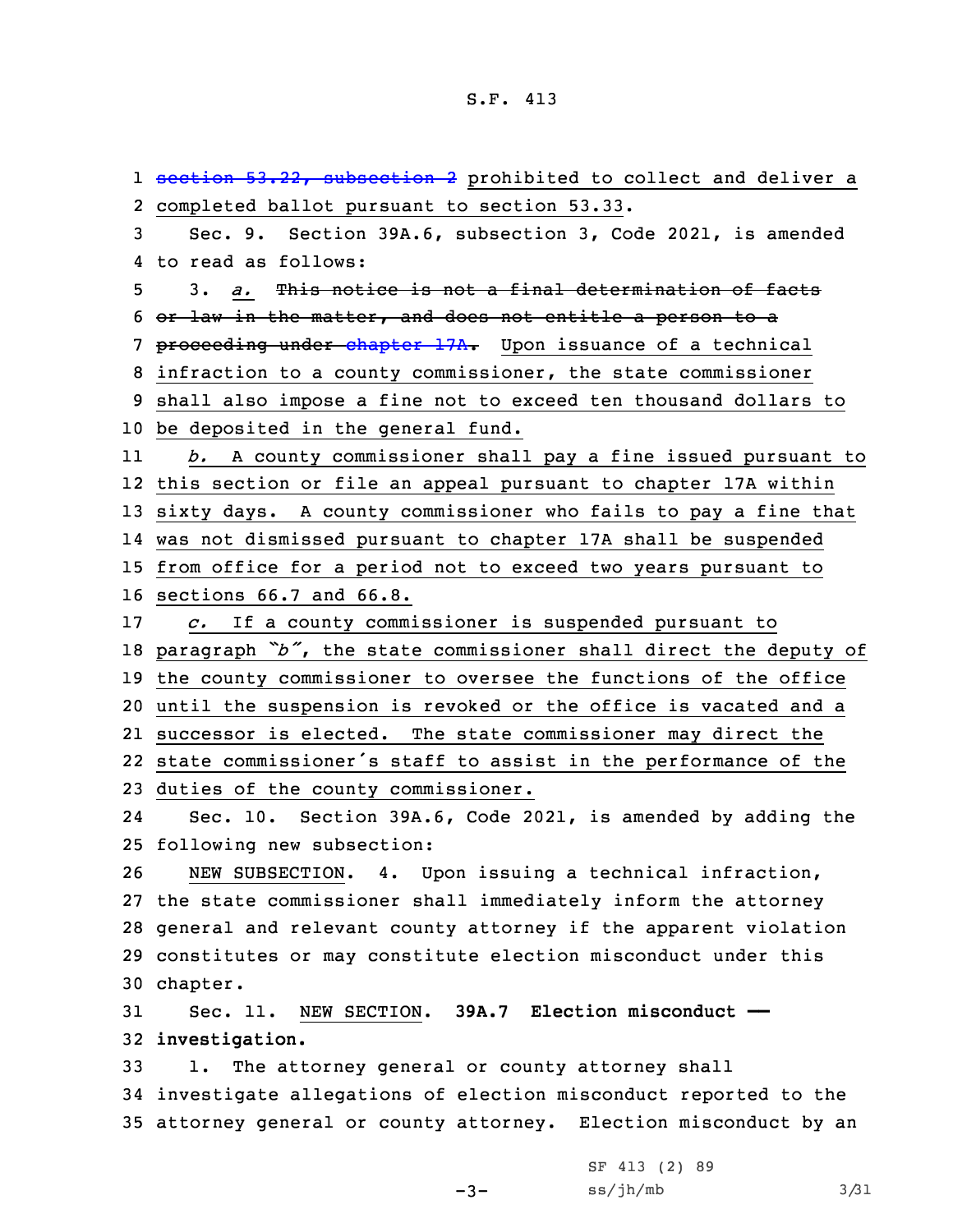1 election official shall also be investigated for prosecution 2 under chapter 721.

 2. Upon the completion of an investigation required by this section, the attorney general or county attorney shall submit the results of the investigation to the state commissioner and explain whether the attorney general or county attorney will pursue charges.

8 Sec. 12. NEW SECTION. **43.17 Preclusion of partisan** 9 **nomination.**

 <sup>A</sup> person shall not file nomination papers under this chapter on behalf of <sup>a</sup> candidate if nomination papers have been filed pursuant to section 44.4 on behalf of the candidate for the same office and election year.

14 Sec. 13. Section 43.20, subsection 1, Code 2021, is amended 15 by striking the subsection and inserting in lieu thereof the 16 following:

<sup>17</sup> 1. *a.* Except as provided in paragraph *"b"*, nomination 18 papers shall be signed by eligible electors as provided in 19 section 45.1.

 *b.* Nomination papers for an office to be filled by the voters of the county or for the office of county supervisor elected from <sup>a</sup> district within the county, shall be signed by at least two percent of the party vote in the county or supervisor district, as shown by the last general election, or by at least one hundred persons, whichever is less.

26 Sec. 14. Section 43.20, subsection 2, Code 2021, is amended 27 by striking the subsection.

28 Sec. 15. Section 44.1, Code 2021, is amended to read as 29 follows:

 **44.1 Political nonparty Nonparty political organizations.** 1. Any convention or caucus of eligible electors representing <sup>a</sup> political organization which is not <sup>a</sup> political party as defined by law, may, for the state, or for any division or municipality thereof, or for any county, or for any subdivision thereof, for which such convention or caucus

 $-4-$ 

SF 413 (2) 89  $ss/jh/mb$  4/31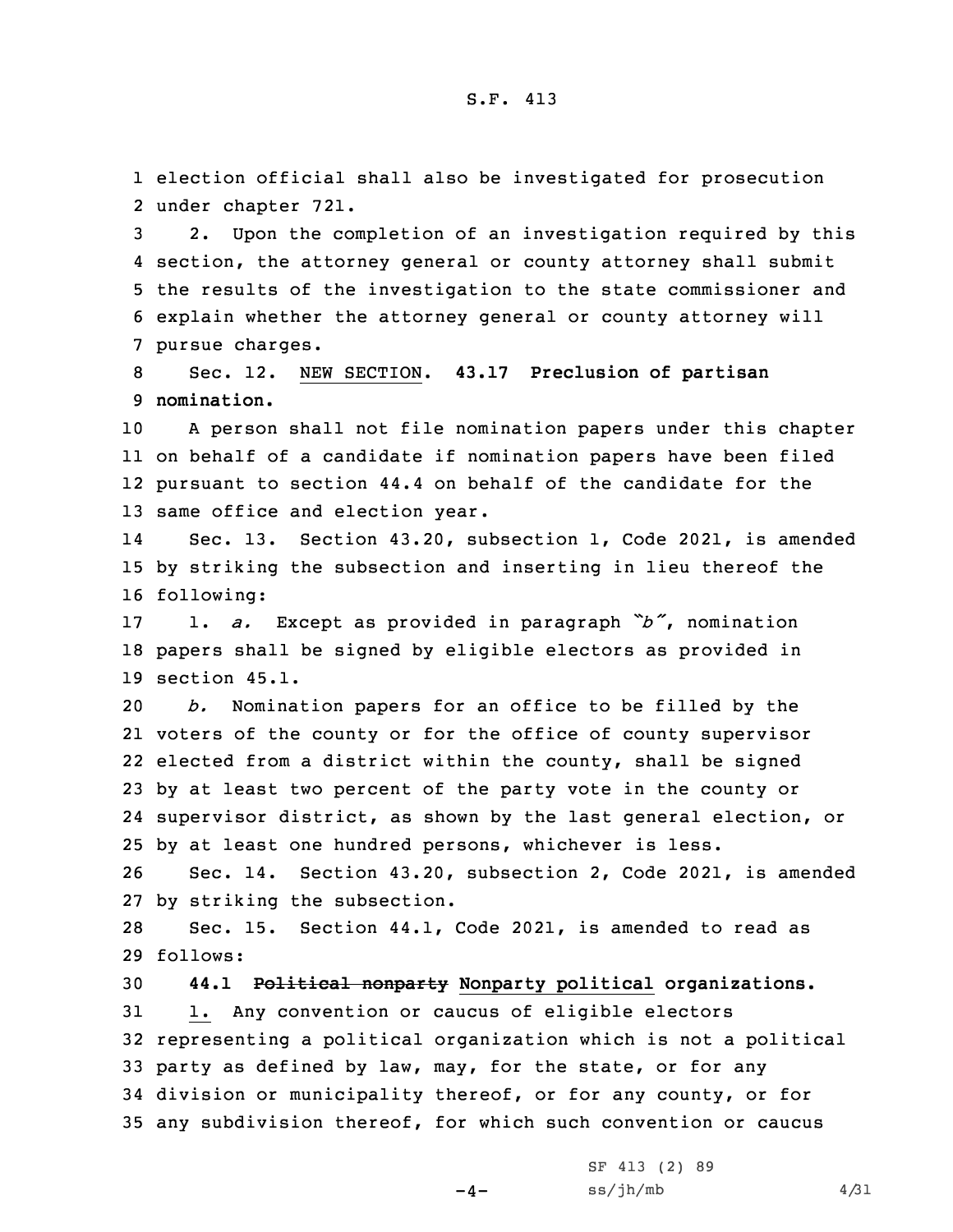is held, make one nomination of <sup>a</sup> candidate for each office to be filled therein at the general election. However, in order to qualify for any nomination made for <sup>a</sup> statewide elective office by such <sup>a</sup> political organization there shall be in attendance at the convention or caucus where the nomination 6 is made a minimum of  $two$  hundred  $f$ ifty five hundred eligible electors including at least one eligible elector from each of twenty-five counties. In order to qualify for any nomination to the office of United States representative there shall be in attendance at the convention or caucus where the nomination ll is made a minimum of <del>fifty</del> two hundred eligible electors who are residents of the congressional district including at least one eligible elector from each of at least one-half of the counties of the congressional district. In order to qualify for any nomination to an office to be filled by the voters of <sup>a</sup> county or of <sup>a</sup> city there shall be in attendance at the convention or caucus where the nomination is made <sup>a</sup> minimum of 18 ten twenty eligible electors who are residents of the county or city, as the case may be, including at least one eligible elector from at least one-half of the voting precincts in that county or city. In order to qualify for any nomination made for the general assembly there shall be in attendance at the convention or caucus where the nomination is made <sup>a</sup> minimum 24 of <del>ten</del> twenty-five eligible electors who are residents of the 25 representative district or twenty fifty eligible electors who are residents of the senatorial district, as the case may be, with at least one eligible elector from one-half of the voting precincts in the district in each case. The names of all delegates in attendance at such convention or caucus and such fact shall be certified to the state commissioner together with 31 the other certification requirements of this [chapter](https://www.legis.iowa.gov/docs/code/2021/44.pdf). 2. <sup>A</sup> candidate who has been nominated under <sup>a</sup> political party under chapter 43 shall not be eligible for nomination

34 under this chapter for the same office in the same election

 $-5-$ 

35 year.

SF 413 (2) 89  $ss/jh/mb$  5/31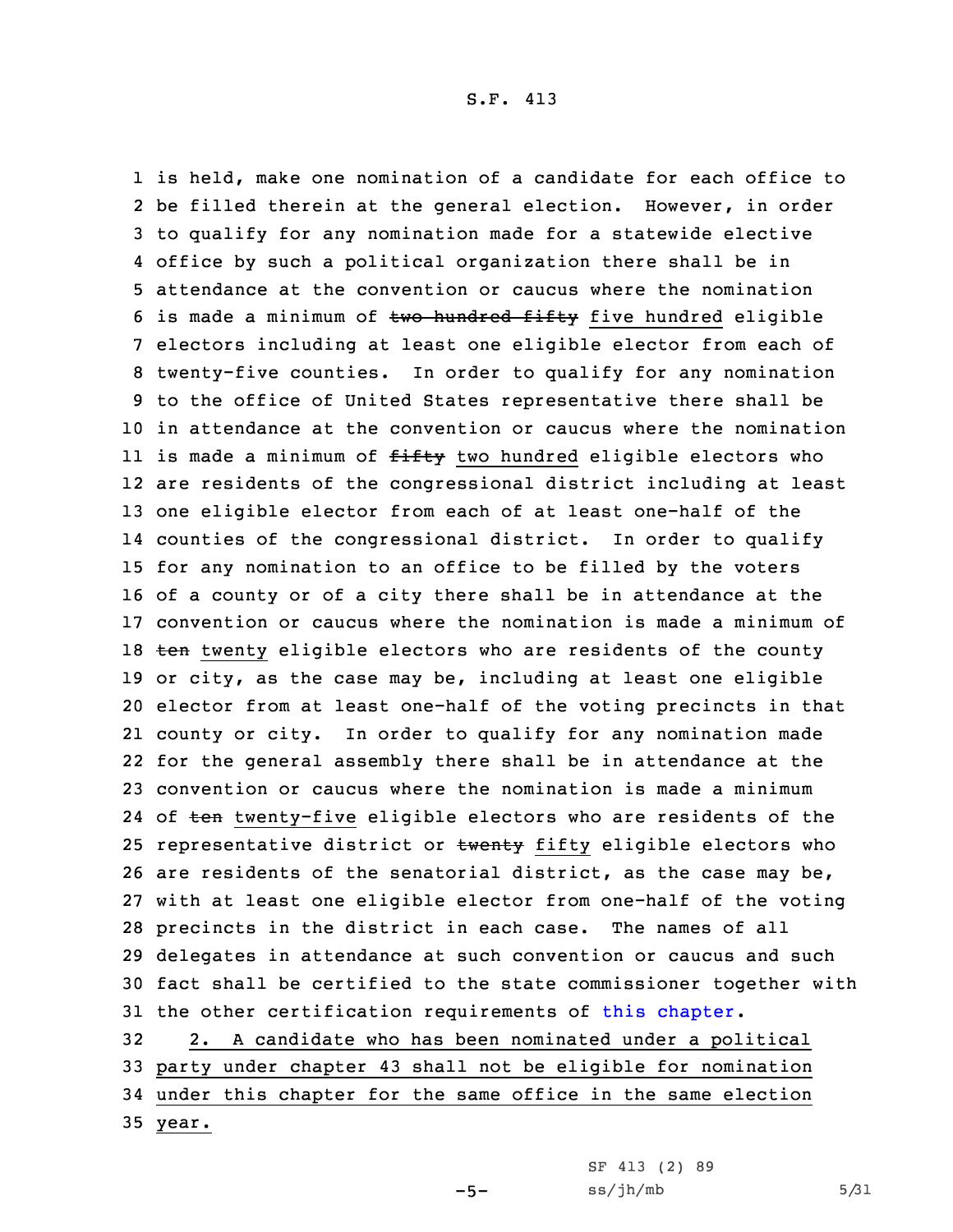1 Sec. 16. Section 45.1, subsections 1 and 2, Code 2021, are 2 amended to read as follows:

3 1. Nominations for candidates for president and vice 4 president, governor and lieutenant governor, and for <del>other</del> 5 statewide elected offices United States senator may be made 6 by nomination petitions signed by not less than one thousand 7 five hundred eligible electors residing in not less than ten 8 counties of the state three thousand five hundred eligible 9 electors, including at least one hundred eligible electors each 10 from at least nineteen counties of the state.

11 2. Nominations for candidates for <sup>a</sup> representative in 12 the United States house of representatives may be made by 13 nomination petitions signed by not less than the number of 14 eligible electors equal to the number of signatures required in 15 [subsection](https://www.legis.iowa.gov/docs/code/2021/45.1.pdf) 1 divided by the number of congressional districts. 16 Signers of the petition shall be eligible electors who are 17 residents of the congressional district one thousand seven 18 hundred twenty-six eligible electors who are residents of the 19 congressional district, including at least forty-seven eligible 20 electors each from at least one-half of the counties in the 21 congressional district.

22 Sec. 17. Section 45.1, Code 2021, is amended by adding the 23 following new subsection:

24 NEW SUBSECTION. 1A. Nominations for candidates for statewide offices other than those listed in subsection 1 may be made by nomination petitions signed by not less than two thousand five hundred eligible electors, including at least seventy-seven eligible electors from not less than eighteen counties of the state.

30 Sec. 18. Section 47.1, subsection 1, Code 2021, is amended 31 to read as follows:

 1. The secretary of state is designated as the state commissioner of elections and shall supervise the activities of the county commissioners of elections. There is established within the office of the secretary of state <sup>a</sup> division of

-6-

SF 413 (2) 89  $ss/jh/mb$  6/31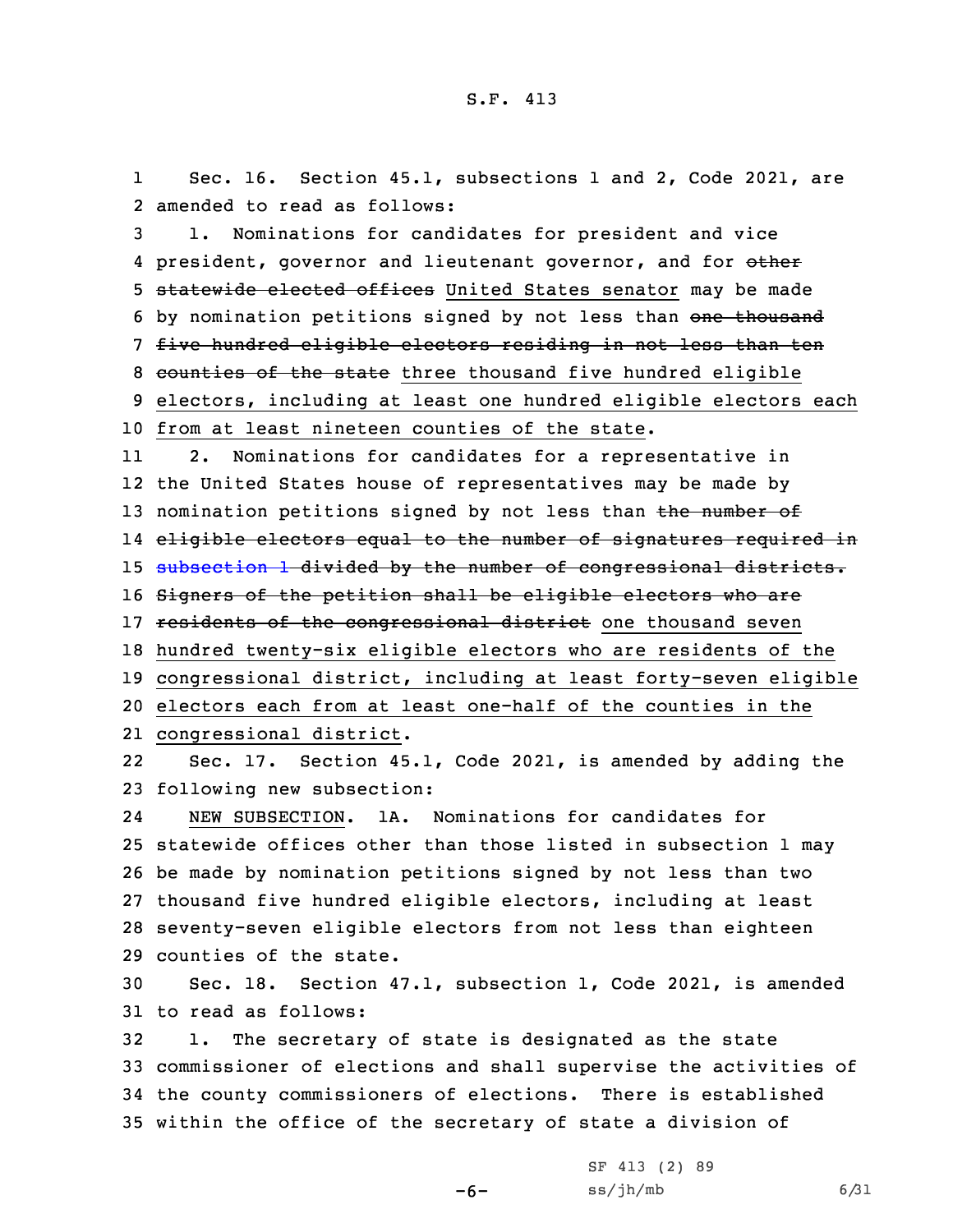1 elections which shall be under the direction of the state

 commissioner of elections. The state commissioner of elections may appoint <sup>a</sup> person to be in charge of the division of elections who shall perform the duties assigned by the state commissioner of elections. The state commissioner of elections shall prescribe uniform election practices and procedures, shall prescribe the necessary forms required for the conduct of elections, shall assign <sup>a</sup> number to each proposed constitutional amendment and statewide public measure for identification purposes, and shall adopt rules, pursuant to chapter 17A, to carry out this [section](https://www.legis.iowa.gov/docs/code/2021/47.1.pdf). The state commissioner of elections may issue guidance that is not subject to the rulemaking process to clarify election laws and rules. 14 Sec. 19. Section 47.2, subsection 1, Code 2021, is amended to read as follows: 1. The county auditor of each county is designated as the county commissioner of elections in each county. The county commissioner of elections shall conduct voter registration pursuant to [chapter](https://www.legis.iowa.gov/docs/code/2021/48A.pdf) 48A and conduct all elections within the county. The county commissioner of elections does not possess home rule powers with respect to the exercise of powers or duties related to the conduct of elections prescribed by statute or rule, or guidance issued pursuant to section 47.1. 24 Sec. 20. Section 47.7, subsection 2, Code 2021, is amended by adding the following new paragraph: NEW PARAGRAPH. *f.* (1) The state registrar shall, in the first quarter of each calendar year, conduct <sup>a</sup> verification of all voters in the statewide voter registration file, which shall include cross-referencing the records in the statewide voter registration file with similar records maintained by other states. The state registrar of voters shall cancel the registration of <sup>a</sup> voter found to be ineligible pursuant to section 48A.30. The state registrar shall submit <sup>a</sup> report

34 to the general assembly by April 30 of each year regarding 35 the number of voter registrations canceled pursuant to this

 $-7-$ 

SF 413 (2) 89  $ss/jh/mb$  7/31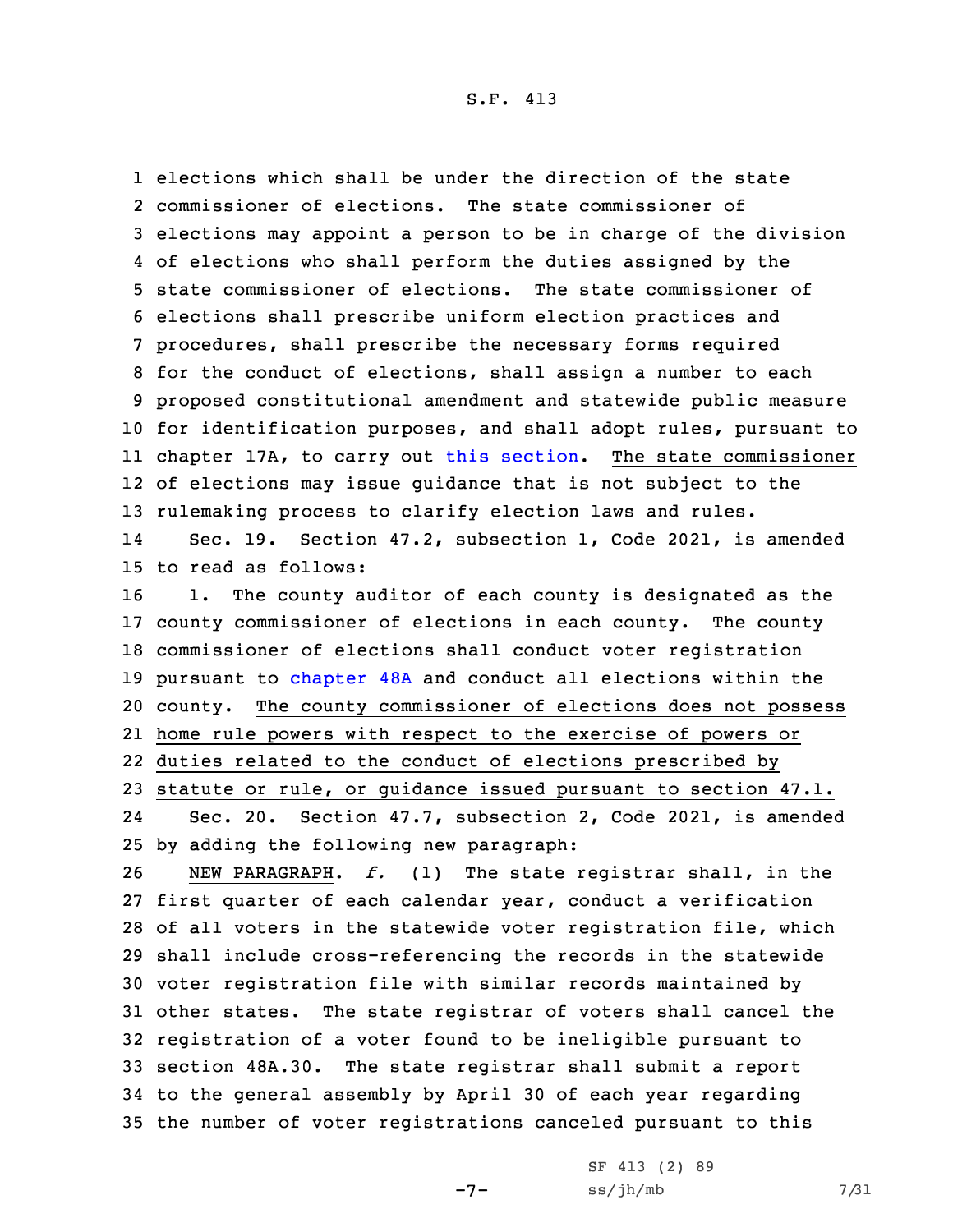1 paragraph. The state registrar shall also publish this report 2 on the internet site of the state registrar.

 (2) The state registrar may contract with <sup>a</sup> third-party vendor to develop or provide <sup>a</sup> program to allow the state registrar to verify the status of records in the statewide voter registration file and identify ineligible voters on an ongoing basis.

8 Sec. 21. Section 47.7, Code 2021, is amended by adding the 9 following new subsection:

 NEW SUBSECTION. 3. The state registrar of voters shall use information from the electronic registration information center to update information in the statewide voter registration system, including but not limited to the following reports:

14*a.* In-state duplicates.

15 *b.* In-state updates.

16 *c.* Cross-state matches.

17 *d.* Deceased.

18 *e.* Eligible but unregistered.

19 *f.* National change of address.

20 Sec. 22. Section 48A.9, subsection 1, Code 2021, is amended 21 to read as follows:

221. Registration closes at 5:00 p.m. eleven fifteen days 23 before each election except general elections. For general 24 elections, registration closes at 5:00 p.m. ten days before 25 the election. An eligible elector may register during the <sup>26</sup> time registration is closed in the elector's precinct but the 27 registration shall not become effective until registration <sup>28</sup> opens again in the elector's precinct, except as otherwise 29 provided in [section](https://www.legis.iowa.gov/docs/code/2021/48A.7A.pdf) 48A.7A.

30 Sec. 23. Section 48A.10A, subsection 1, Code 2021, is 31 amended to read as follows:

 1. The state registrar shall compare lists of persons who are registered to vote with the department of transportation's driver's license and nonoperator's identification card files and shall, on an initial basis, issue <sup>a</sup> voter identification

-8-

SF 413 (2) 89  $ss/jh/mb$  8/31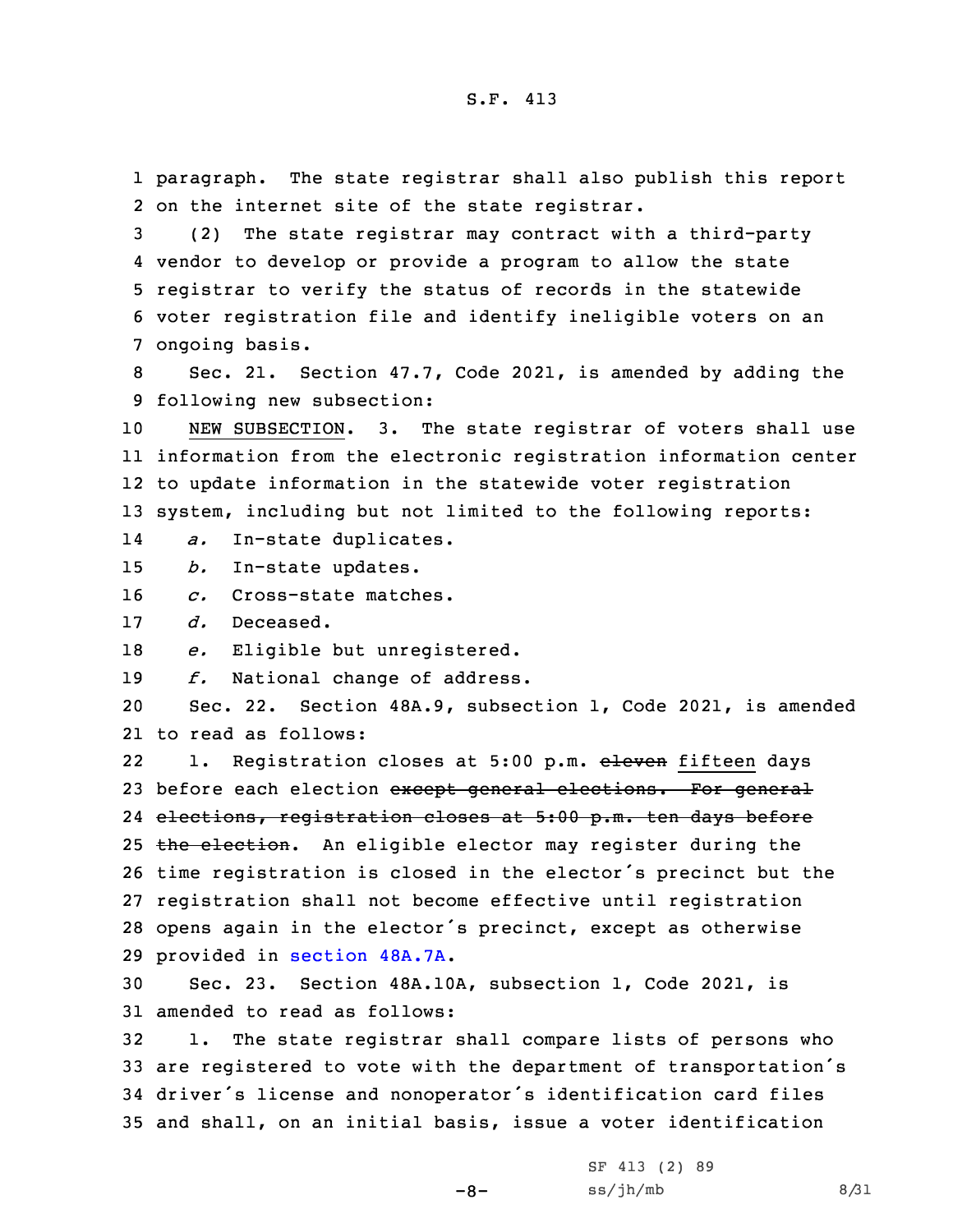card to each active, registered voter whose name does not appear in the department of transportation's files. The voter identification card shall include the name of the registered voter, <sup>a</sup> signature line above which the registered voter shall sign the voter identification card, the registered voter's identification number assigned to the voter pursuant to section 7 47.7, subsection 2, and an additional four-digit personal identification number assigned by the state commissioner, and the times during which polling places will be open on election 10 days.

11 Sec. 24. Section 48A.27, subsection 4, paragraph c, 12 subparagraph (2), Code 2021, is amended to read as follows: 13 (2) The notice shall contain <sup>a</sup> statement in substantially 14 the following form:

 Information received from the United States postal service indicates that you are no longer <sup>a</sup> resident of, and therefore not eligible to vote in (name of county) County, Iowa. If this information is not correct, and you still live in (name of county) County, please complete and mail the attached postage 20 paid card at least <del>ten days before the primary or general</del> 21 <del>election and at least eleven</del> fifteen days before any <del>other</del> election at which you wish to vote. If the information is correct and you have moved, please contact <sup>a</sup> local official in your new area for assistance in registering there. If you do not mail in the card, you may be required to show identification before being allowed to vote in (name of county) County. If you do not return the card, and you do not vote in an election in (name of county) County, Iowa, on or before (date of second general election following the date of the notice) your name will be removed from the list of voters in that county.

32 Sec. 25. Section 48A.28, subsections 1 and 2, Code 2021, are 33 amended to read as follows:

34 1. Each commissioner shall conduct <sup>a</sup> systematic program 35 that makes <sup>a</sup> reasonable effort to remove from the official list

-9-

```
SF 413 (2) 89
ss/jh/mb 9/31
```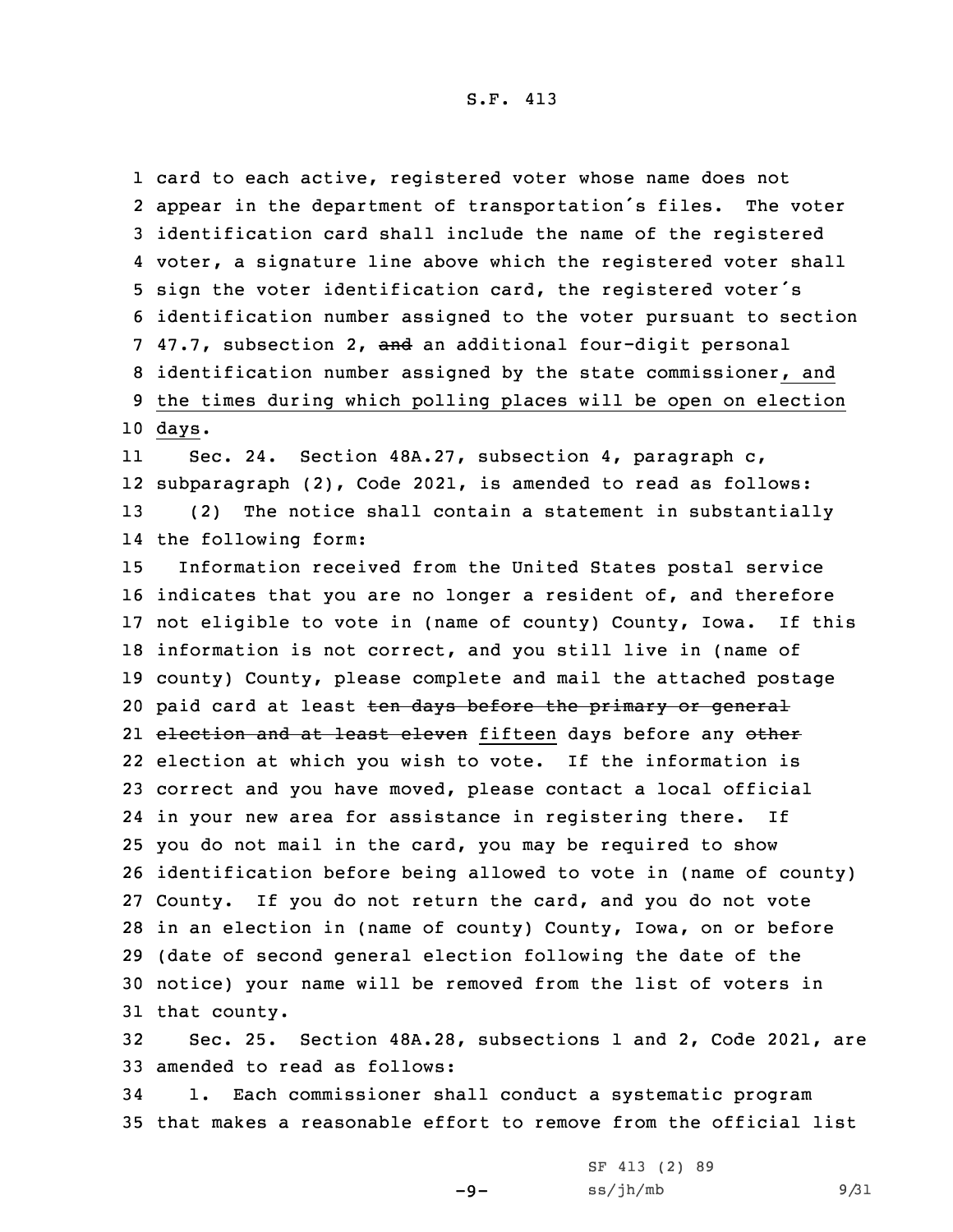1 of registered voters the names of registered voters who have 2 changed residence from their registration addresses. <del>Either or</del> 3 both of the methods described in this [section](https://www.legis.iowa.gov/docs/code/2021/48A.28.pdf) may be used. 4 2. *a.* <sup>A</sup> commissioner may shall participate in the United 5 States postal service national change of address program, as 6 provided in [section](https://www.legis.iowa.gov/docs/code/2021/48A.27.pdf) 48A.27. The state voter registration 7 commission shall adopt rules establishing specific requirements 8 for participation and use of the national change of address 9 program.

 *b.* <sup>A</sup> commissioner participating in the national change of address program, in the first quarter of each calendar year, shall send <sup>a</sup> notice and preaddressed, postage paid return card by forwardable mail to each registered voter whose name was not reported by the national change of address program and who 15 has not voted in two or more consecutive general elections the 16 most recent general election and has not registered again $<sub>r</sub>$  or</sub> 17 who has not reported a change to an existing registration, or 18 who has not responded to a notice from the commissioner or 19 registrar during the period between and following the previous 20 two general elections. Registered voters receiving such notice shall be marked inactive. The form and language of the notice and return card shall be specified by the state voter registration commission by rule. <sup>A</sup> registered voter shall not be sent <sup>a</sup> notice and return card under this [subsection](https://www.legis.iowa.gov/docs/code/2021/48A.28.pdf) more frequently than once in <sup>a</sup> four-year period.

26 Sec. 26. Section 48A.28, subsection 3, Code 2021, is amended 27 by striking the subsection.

28 Sec. 27. Section 48A.29, subsection 1, paragraph b, Code 29 2021, is amended to read as follows:

30 *b.* The notice shall contain <sup>a</sup> statement in substantially the 31 following form:

 Information received from the United States postal service indicates that you are no longer <sup>a</sup> resident of (residence address) in (name of county) County, Iowa. If this information is not correct, and you still live in (name of county) County,

> -10- SF 413 (2) 89 ss/jh/mb 10/31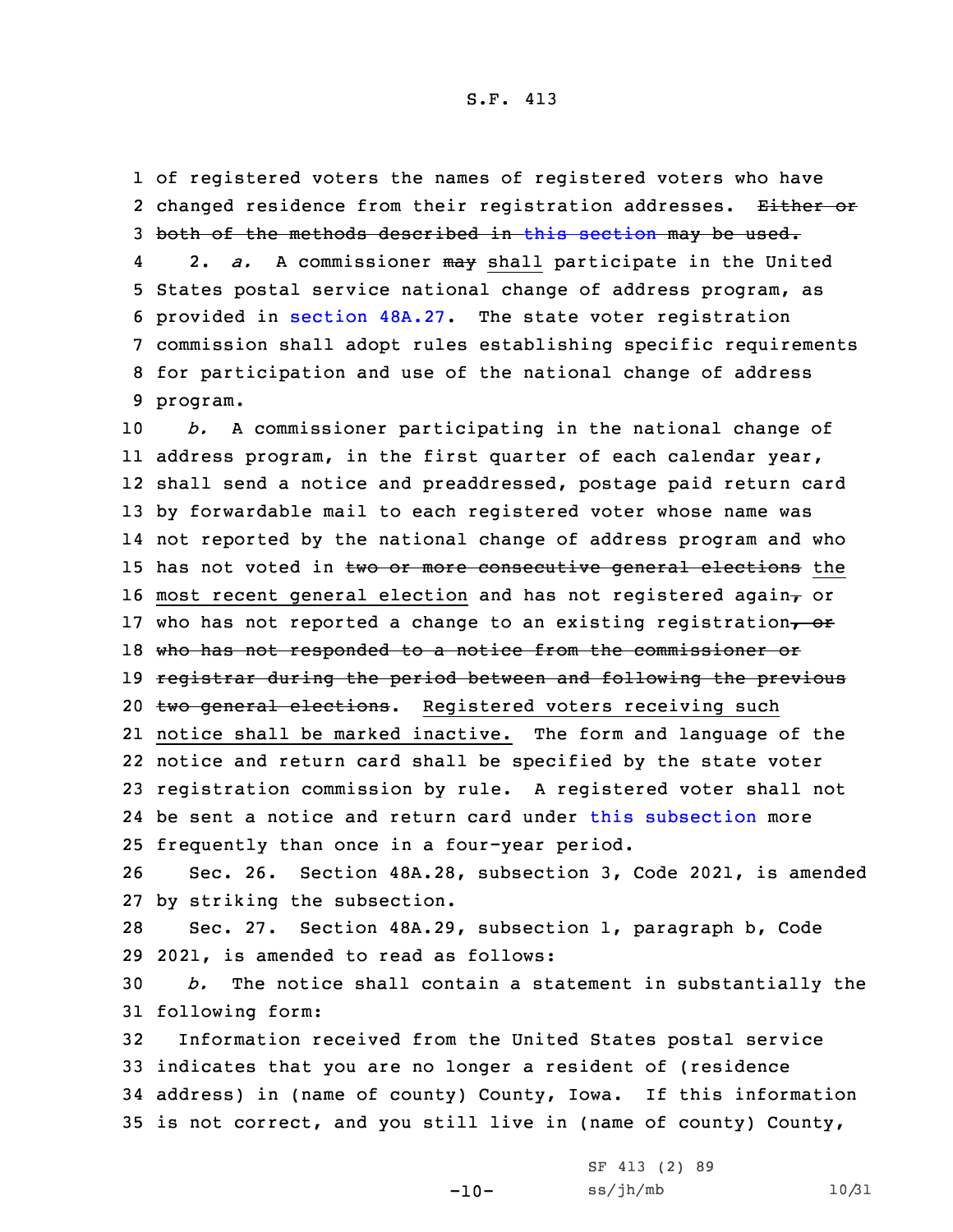1 please complete and mail the attached postage paid card at 2 <del>least ten days before the primary or general election and</del> at 3 least eleven fifteen days before any other election at which you wish to vote. If the information is correct, and you have moved, please contact <sup>a</sup> local official in your new area for assistance in registering there. If you do not mail in the card, you may be required to show identification before being allowed to vote in (name of county) County. If you do not return the card, and you do not vote in some election in (name of county) County, Iowa, on or before (date of second general election following the date of the notice) your name will be removed from the list of voters in that county.

13 Sec. 28. Section 48A.29, subsection 3, paragraph b, Code 14 2021, is amended to read as follows:

15 *b.* The notice shall contain <sup>a</sup> statement in substantially the 16 following form:

 Information received by this office indicates that you are no longer <sup>a</sup> resident of (residence address) in (name of county) County, Iowa. If the information is not correct, and you still live at that address, please complete and mail 21 the attached postage paid card <del>at least ten days before the</del> 22 <del>primary or general election and</del> at least <del>eleven</del> fifteen days 23 before any other election at which you wish to vote. If the information is correct, and you have moved within the county, you may update your registration by listing your new address on the card and mailing it back. If you have moved outside the county, please contact <sup>a</sup> local official in your new area for assistance in registering there. If you do not mail in the card, you may be required to show identification before being allowed to vote in (name of county) County. If you do not return the card, and you do not vote in some election in (name of county) County, Iowa, on or before (date of second general election following the date of the notice) your name will be removed from the list of registered voters in that county. Sec. 29. Section 48A.30, subsection 1, paragraph g, Code

-11-

SF 413 (2) 89 ss/jh/mb 11/31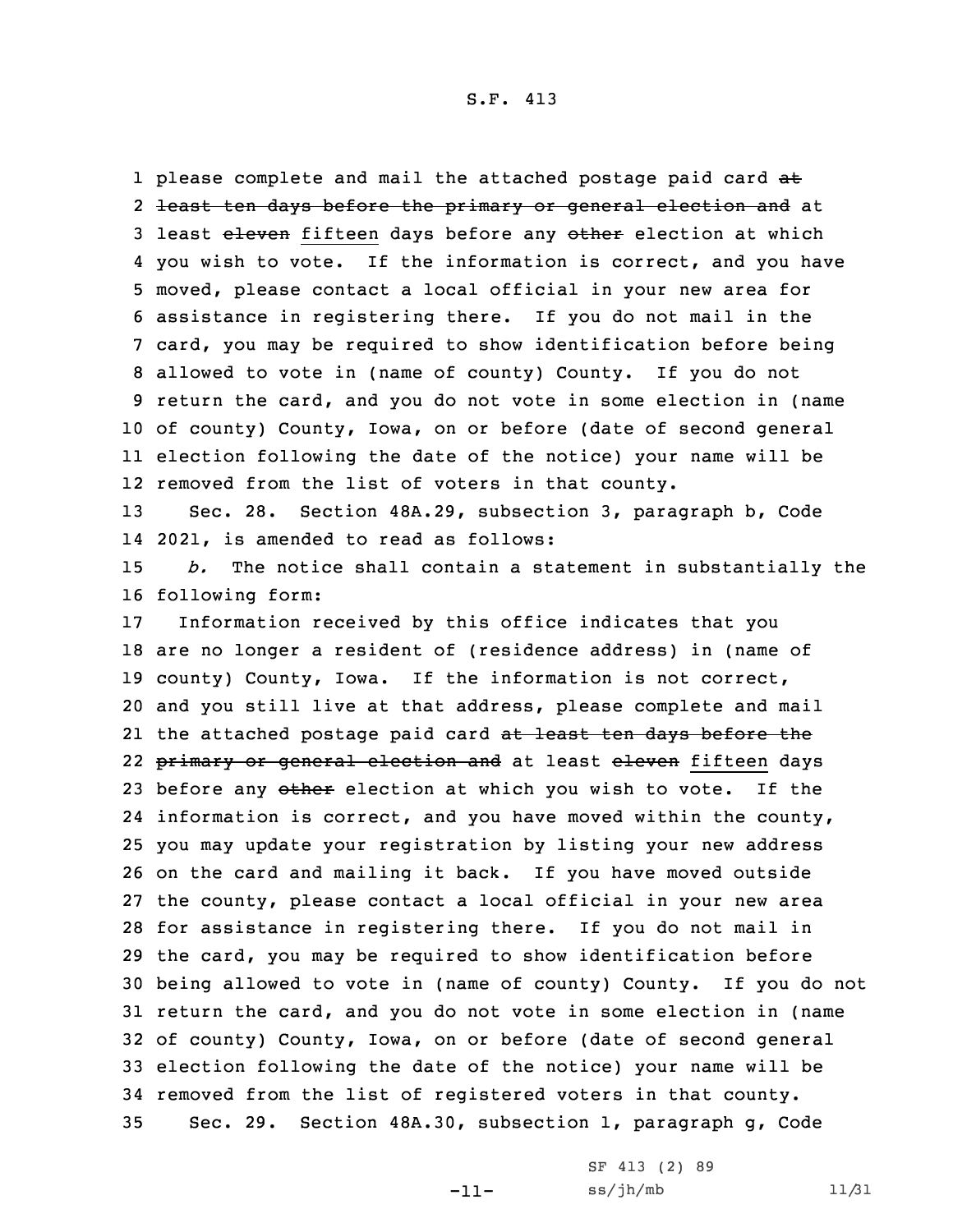1 2021, is amended to read as follows:

2 *g.* The registered voter's registration record has been 3 inactive pursuant to section 48A.28 or 48A.29 for two 4 successive general elections.

5 Sec. 30. Section 48A.37, subsection 2, Code 2021, is amended 6 to read as follows:

 2. Electronic records shall include <sup>a</sup> status code designating whether the records are active, inactive, incomplete, pending, or canceled. Inactive records are records of registered voters to whom notices have been sent pursuant 11 to section 48A.28, <del>subsection 3,</del> and who have not returned the card or otherwise responded to the notice, and those records have been designated inactive pursuant to section 48A.29. Inactive records are also records of registered voters to whom notices have been sent pursuant to section 48A.26A and who have not responded to the notice. Incomplete records are records missing required information pursuant to section 48A.11, subsection 8. Pending records are records of applicants whose applications have not been verified pursuant to [section](https://www.legis.iowa.gov/docs/code/2021/48A.25A.pdf) 48A.25A. Canceled records are records that have been canceled pursuant to [section](https://www.legis.iowa.gov/docs/code/2021/48A.30.pdf) 48A.30. All other records are active records. An inactive record shall be made active when the registered voter requests an absentee ballot, votes at an election, registers again, or reports <sup>a</sup> change of name, address, telephone number, or political party or organization affiliation. An incomplete record shall be made active when <sup>a</sup> completed application is received from the applicant and verified pursuant to [section](https://www.legis.iowa.gov/docs/code/2021/48A.25A.pdf) 48A.25A. <sup>A</sup> pending record shall be made active upon verification or upon the voter providing identification pursuant to [section](https://www.legis.iowa.gov/docs/code/2021/48A.8.pdf) 48A.8.

31 Sec. 31. NEW SECTION. **48A.40 Voter list maintenance** 32 **reports.**

33 1. The commissioner of registration shall annually 34 submit to the state registrar of voters <sup>a</sup> report regarding 35 the number of voter registration records marked inactive or

-12-

```
SF 413 (2) 89
ss/jh/mb 12/31
```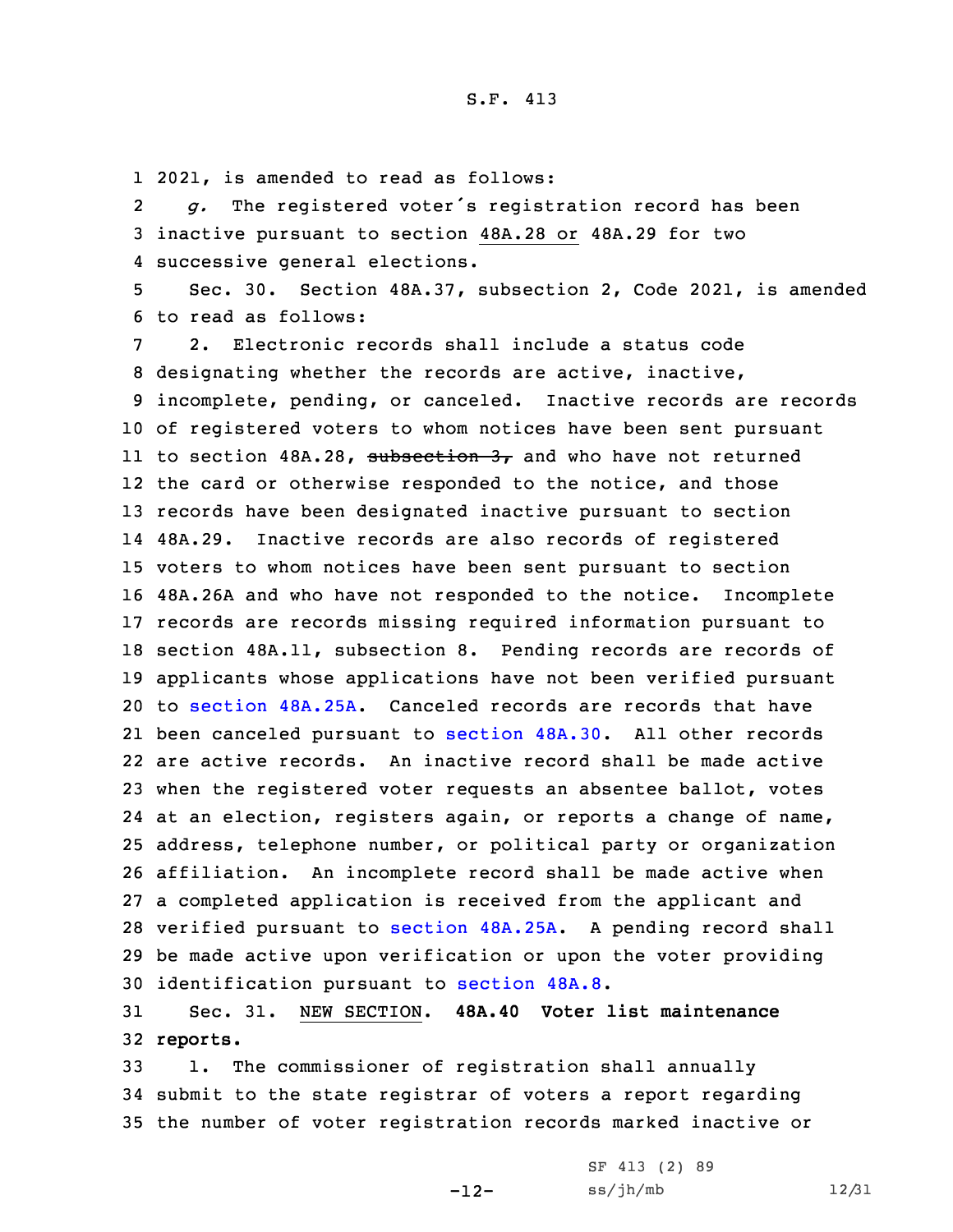1 canceled pursuant to sections 48A.28 through 48A.30. The state 2 registrar of voters shall publish such reports on the internet 3 site of the state registrar of voters.

4 2. The state registrar of voters shall determine by rule the 5 form and submission deadline of reports submitted pursuant to 6 subsection 1.

7 Sec. 32. NEW SECTION. **48A.41 Voter registration maintenance** 8 **audits —— investigations.**

 1. The state registrar of voters shall conduct an audit of voter registration maintenance by each commissioner of registration in April of each odd-numbered year, on <sup>a</sup> schedule determined by the commissioner.

 2. If in the course of an audit under this section the state registrar of voters finds that <sup>a</sup> commissioner of registration has failed to perform required voter list maintenance, the state registrar of voters shall submit the audit to the relevant county attorney and attorney general within twenty-four hours for investigation of <sup>a</sup> violation of section 39A.3, subsection 1, paragraph *"b"*, subparagraph (9), or other provision of law.

21 Sec. 33. NEW SECTION. **49.2 Oversight by the state** 22 **commissioner.**

 The state commissioner, or <sup>a</sup> designee of the state commissioner, may, at the discretion of the state commissioner, oversee the activities of <sup>a</sup> county commissioner of elections during <sup>a</sup> period beginning sixty days before an election and ending sixty days after an election. For the purposes of this section, *"oversee"* means to observe election-related activity, correct any activity not in accordance with law, and issue <sup>a</sup> written notice and instructions pursuant to section 39A.6 for any technical infractions that are observed.

32 Sec. 34. Section 49.13, Code 2021, is amended by adding the 33 following new subsection:

34 NEW SUBSECTION. 7. <sup>A</sup> person serving on <sup>a</sup> precinct election 35 board pursuant to subsection 2 or 3 who changes the political

-13-

| SF 413 (2) 89 |       |
|---------------|-------|
| ss/jh/mb      | 13/31 |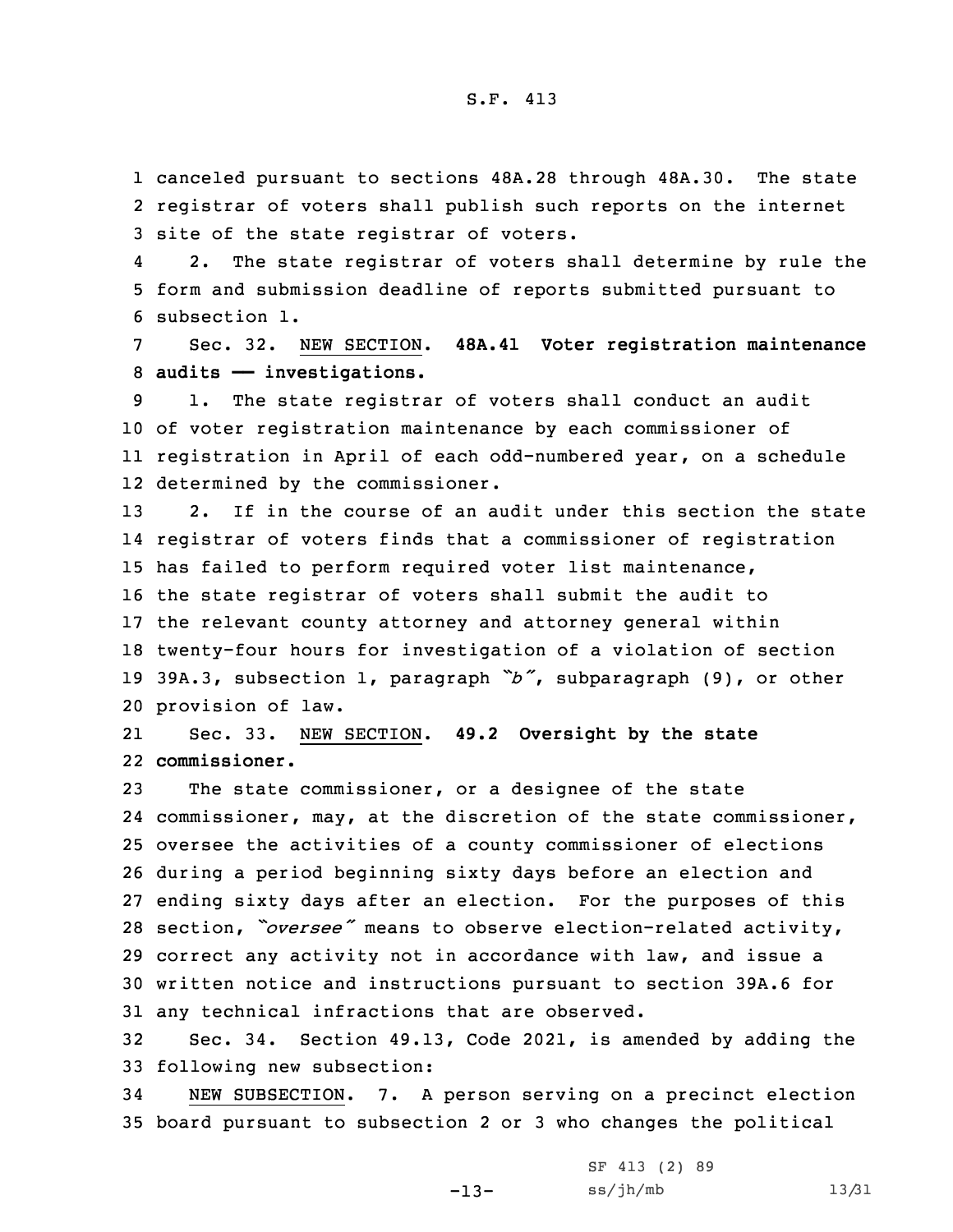1 party of which the person is <sup>a</sup> member within thirty days before 2 an election shall be immediately removed from the board and <sup>a</sup> 3 substitute shall be appointed pursuant to section 49.14.

4 Sec. 35. Section 49.23, Code 2021, is amended to read as 5 follows:

6 **49.23 Notice of change.**

 When <sup>a</sup> change is made from the usual polling place for the precinct or when the precinct polling place for any primary or general election is different from that used for the precinct at the last preceding primary or general election, notice of ll such change shall be <del>given by publication in a newspaper of</del> 12 <del>general circulation in the precinct</del> mailed to all registered voters in the precinct and posted prominently in the county commissioner's office and on the county commissioner's internet 15 site not more than twenty nor less than four seven days before the day on which the election is to be held. In addition <sup>a</sup> notice of the present polling place for the precinct shall be posted, not later than the hour at which the polls open on the day of the election, on each door to the usual or former polling place in the precinct and shall remain there until the polls have closed.

22 Sec. 36. Section 49.73, subsection 2, Code 2021, is amended 23 to read as follows:

24 2. *a.* All polling places where the candidates of or any 25 public question submitted by any one political subdivision are 26 being voted upon shall be opened at the same hour. The hours at 27 which the respective precinct polling places are to open shall 28 not be changed after publication of the notice required by 29 section 49.53. The polling places shall be closed at  $9:00 \text{ p.m.}$ 30 for state primary and general elections and other partisan 31 elections, and for any other election held concurrently 32 therewith, and at 8:00 p.m. for all other elections. 33 *b.* The legislative services agency shall place on the 34 internet site of the agency information regarding the opening 35 and closing times of polling places until and including

-14-

```
SF 413 (2) 89
ss/jh/mb 14/31
```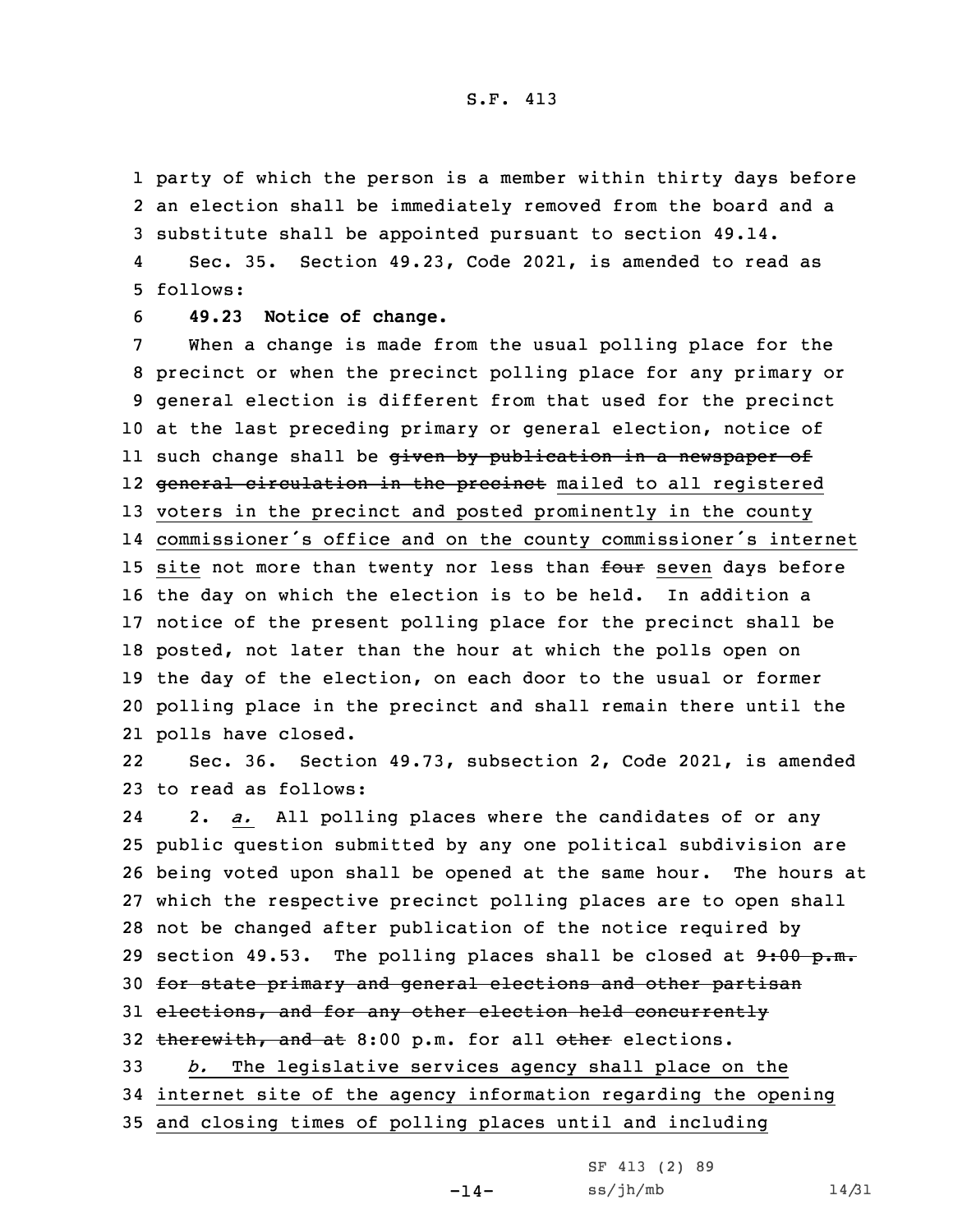1 November 7, 2024. This paragraph is repealed effective July 2 1, 2025.

3 Sec. 37. Section 49.77, subsection 2, Code 2021, is amended 4 to read as follows:

 2. If the declaration of eligibility is not printed on each page of the election register, any of those persons 7 present pursuant to section 49.104, [subsection](https://www.legis.iowa.gov/docs/code/2021/49.104.pdf)  $2, 3, 5, 6$  1, paragraph *"b"*, *"c"*, *"e"*, or *"f"*, may upon request view the signed declarations of eligibility and may review the signed declarations on file so long as the person does not interfere with the functions of the precinct election officials. If the declaration of eligibility is printed on the election register, voters shall also sign <sup>a</sup> voter roster which the precinct election official shall make available for viewing. Any of 15 those persons present pursuant to section 49.104, subsection  $27$  3, 5, or 6, 1, paragraph *"b"*, *"c"*, *"e"*, or *"f"*, may upon request view the roster of those voters who have signed declarations of eligibility, so long as the person does not interfere with the functions of the precinct election officials.

20 Sec. 38. Section 49.88, Code 2021, is amended by adding the 21 following new subsection:

22 NEW SUBSECTION. 3. <sup>A</sup> person standing for election on the 23 ballot before <sup>a</sup> voter shall not occupy the voting booth with 24 the voter, including to assist the voter.

25 Sec. 39. Section 49.90, Code 2021, is amended to read as 26 follows:

27 **49.90 Assisting voter.**

 Any voter who may declare upon oath that the voter is blind, cannot read the English language, or is, by reason of any physical disability other than intoxication, unable to cast <sup>a</sup> vote without assistance, shall, upon request, be assisted by the two officers as provided in [section](https://www.legis.iowa.gov/docs/code/2021/49.89.pdf) 49.89, or alternatively by any other person the voter may select in casting the vote, except that the voter shall not select <sup>a</sup> person standing for election on the ballot. The officers, or the person selected

-15-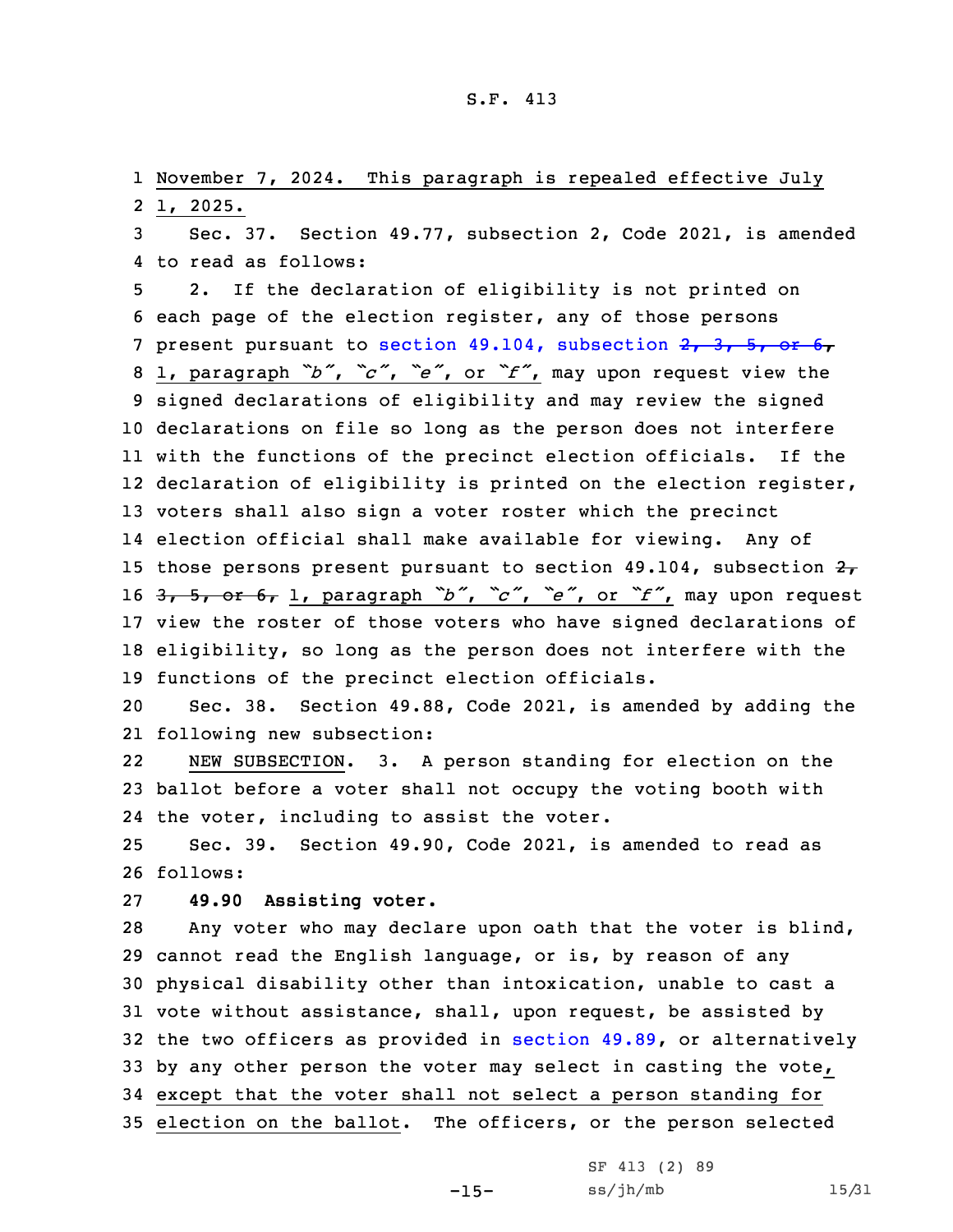by the voter, shall cast the vote of the voter requiring assistance, and shall thereafter give no information regarding the vote cast. If any elector because of <sup>a</sup> disability cannot enter the building where the polling place for the elector's precinct of residence is located, the two officers shall take <sup>a</sup> paper ballot to the vehicle occupied by the elector with <sup>a</sup> disability and allow the elector to cast the ballot in the vehicle. Ballots cast by voters with disabilities shall be deposited in the regular ballot box, or inserted in the tabulating device, and counted in the usual manner.

11 Sec. 40. Section 49.104, Code 2021, is amended to read as 12 follows:

13 **49.104 Persons permitted at polling places.**

14 1. The following persons shall be permitted to be present at 15 and in the immediate vicinity of the polling places, provided 16 they do not solicit votes:

17 1. *a.* Any person who is by law authorized to perform or 18 is charged with the performance of official duties at the 19 election.

20 2. *b.* Any number of persons, not exceeding three at a time from each political party having candidates to be voted for at such election, to act as challenging committees, who are appointed and accredited by the executive or central committee of such political party or organization.

25 3. *c.* Any number of persons not exceeding three at a time from each of such political parties, appointed and accredited 27 in the same manner as prescribed in [subsection](https://www.legis.iowa.gov/docs/code/2021/49.104.pdf) 2 paragraph *"b"* for challenging committees, and any number of persons not exceeding three at <sup>a</sup> time appointed as observers under [subsection](https://www.legis.iowa.gov/docs/code/2021/49.104.pdf) <sup>5</sup> paragraph *"e"*, to witness the counting of ballots.  $\frac{4}{100}$  d. Any peace officer assigned or called upon to keep order or maintain compliance with the provisions of this chapter, upon request of the commissioner or of the chairperson of the precinct election board.

35 5. *e.* One observer at <sup>a</sup> time representing any nonparty

-16-

SF 413 (2) 89 ss/jh/mb 16/31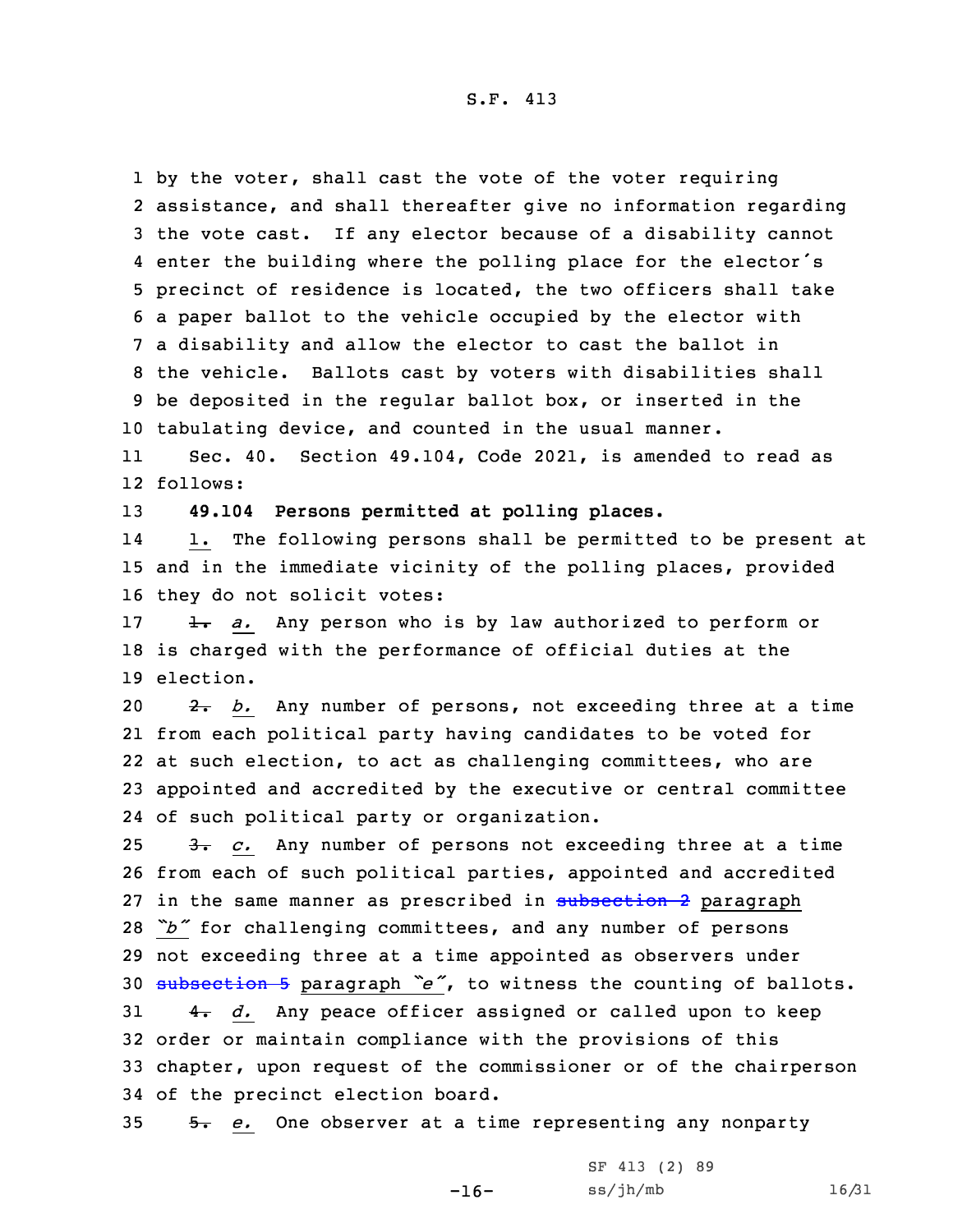political organization, any candidate nominated by petition 2 pursuant to [chapter](https://www.legis.iowa.gov/docs/code/2021/45.pdf) 45, or any other nonpartisan candidate in <sup>a</sup> city or school election, appearing on the ballot of the election in progress. Candidates who send observers to the polls shall provide each observer with <sup>a</sup> letter of appointment in the form prescribed by the state commissioner.

 6. *f.* Any persons expressing an interest in <sup>a</sup> ballot issue to be voted upon at an election except <sup>a</sup> general or primary election. Any such person shall file <sup>a</sup> notice of intent to serve as an observer with the commissioner before election day. If more than three persons file <sup>a</sup> notice of intent to serve at the same time with respect to ballot issues at an election, the commissioner shall appoint from those submitting <sup>a</sup> notice of intent the three persons who may serve at that time as observers, and shall provide <sup>a</sup> schedule to all persons who filed notices of intent. The appointees, whenever possible, shall include both opponents and proponents of the ballot 18 issues.

19 7. g. Any person authorized by the commissioner, in 20 consultation with the secretary of state, for the purposes of 21 conducting and attending educational voting programs.

22 8. *h.* Reporters, photographers, and other staff representing the news media. However, representatives of the news media, while present at or in the immediate vicinity of the polling places, shall not interfere with the election process in any way.

 2. <sup>A</sup> precinct election official or county commissioner shall not obstruct or interfere with <sup>a</sup> person fulfilling that person's role or performing that person's duty under subsection 1. <sup>A</sup> person who violates this subsection is guilty of election misconduct in the third degree.

32 Sec. 41. Section 49.109, Code 2021, is amended to read as 33 follows:

34 **49.109 Employees entitled to time to vote.**

35 Any person entitled to vote at an election in this state who

-17- SF 413 (2) 89 ss/jh/mb 17/31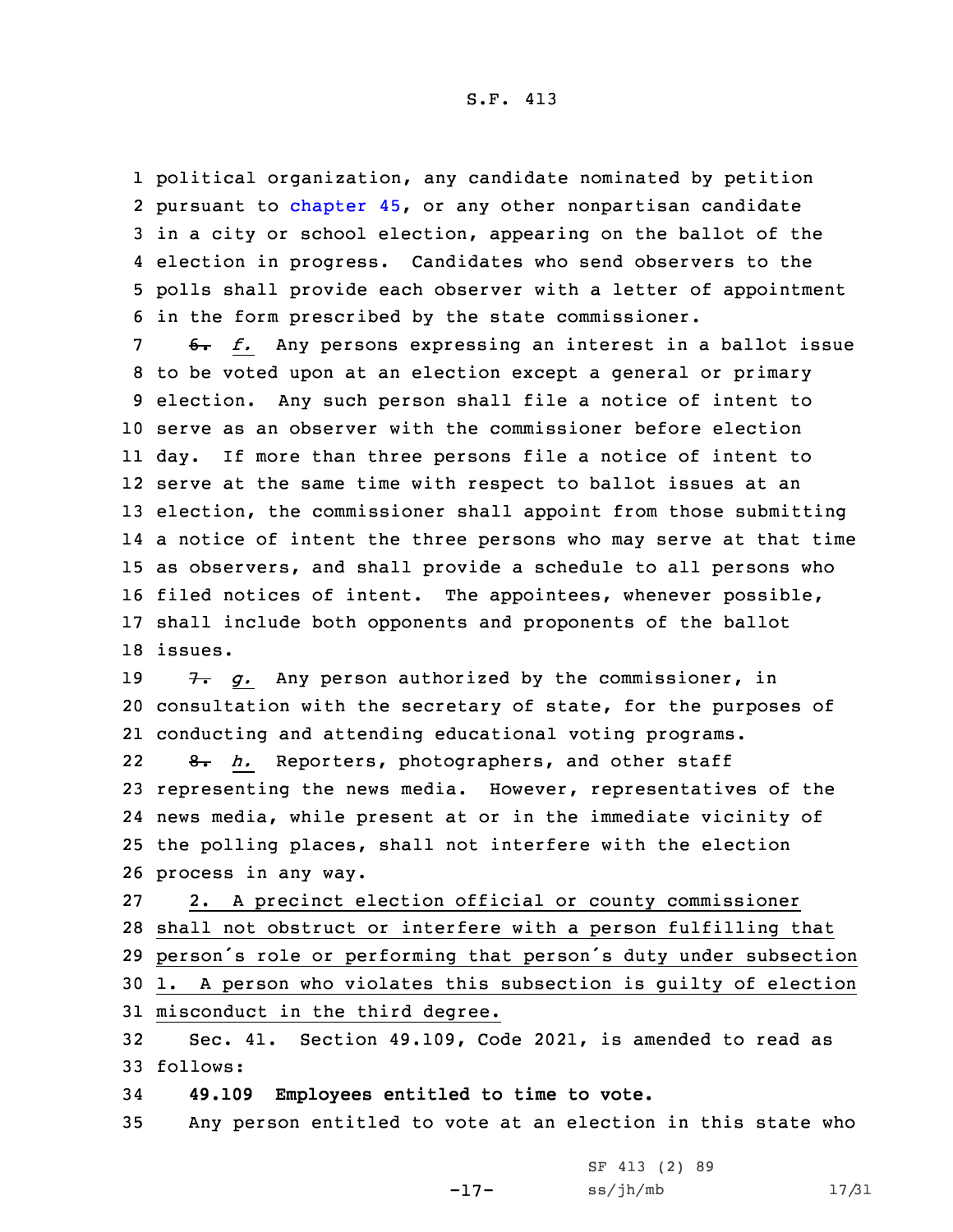1 does not have three two consecutive hours in the period between the time of the opening and the time of the closing of the polls during which the person is not required to be present at work for an employer, is entitled to such time off from work time to vote as will in addition to the person's nonworking time total 6 three two consecutive hours during the time the polls are open. Application by any employee for such absence shall be made individually and in writing prior to the date of the election, and the employer shall designate the period of time to be taken. The employee is not liable to any penalty nor shall any deduction be made from the person's regular salary or wages on account of such absence.

13 Sec. 42. NEW SECTION. **50.52 Enforcement.**

14 Members of local law enforcement agencies and the state 15 patrol are authorized to take all reasonable actions to prevent 16 violations of this chapter.

17 Sec. 43. Section 53.2, subsection 1, Code 2021, is amended 18 to read as follows:

 1. *a.* Any registered voter, under the circumstances specified in [section](https://www.legis.iowa.gov/docs/code/2021/53.1.pdf) 53.1, may on any day, except election day, 21 and not more than <del>one hundred twenty</del> seventy days prior to the date of the election, apply in person for an absentee ballot at the commissioner's office or at any location designated by the commissioner. However, for those elections in which the commissioner directs the polls be opened at noon pursuant to section 49.73, <sup>a</sup> voter may apply in person for an absentee ballot at the commissioner's office from 8:00 a.m. until 11:00 a.m. on election day.

 *b.* <sup>A</sup> registered voter may make written application to the commissioner for an absentee ballot. <sup>A</sup> written application for an absentee ballot must be received by the commissioner no later than 5:00 p.m. on the same day as the voter registration deadline provided in [section](https://www.legis.iowa.gov/docs/code/2021/48A.9.pdf) 48A.9 for the election for which the ballot is requested, except when the absentee ballot is requested and voted at the commissioner's office pursuant to

-18-

| SF 413 (2) 89 |  |  |
|---------------|--|--|
| ss/jh/mb      |  |  |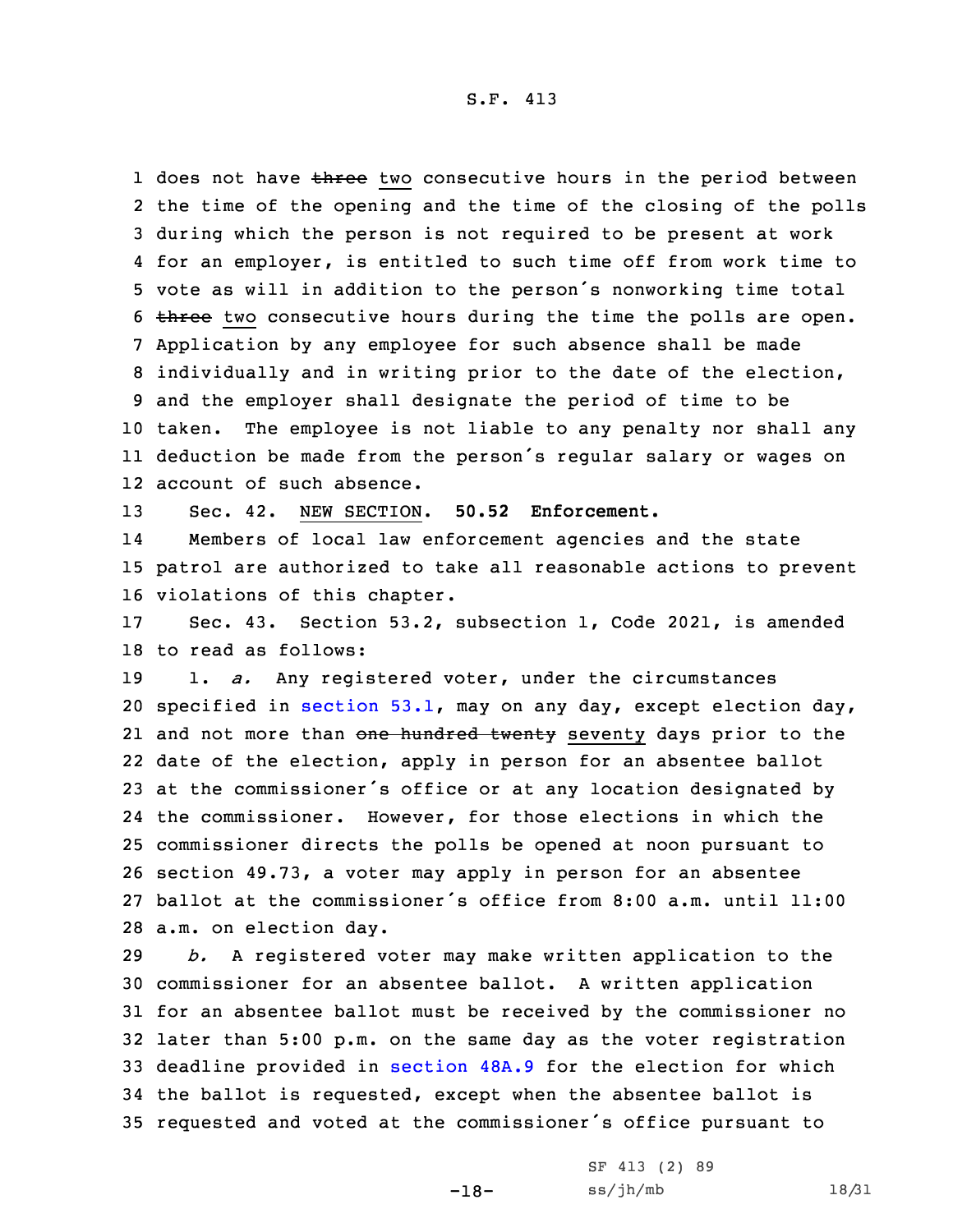section 53.10. <sup>A</sup> written application for an absentee ballot delivered to the commissioner and received by the commissioner 3 more than one hundred twenty seventy days prior to the date of the election shall be returned to the voter with <sup>a</sup> notification of the date when the applications will be accepted.

 *c.* The commissioner may send an absentee ballot application to <sup>a</sup> registered voter at the request of the registered voter. The commissioner shall not send an absentee ballot application to <sup>a</sup> person who has not submitted such <sup>a</sup> request.

 *d.* In the event of <sup>a</sup> public health disaster declared by the governor pursuant to section 29C.6, the general assembly may by resolution direct the state commissioner to send an absentee ballot application to each registered voter prior to <sup>a</sup> primary or general election held in an even-numbered year. If the general assembly is not in session, the legislative council may

16 so direct the state commissioner by <sup>a</sup> majority vote.

17 Sec. 44. Section 53.2, subsection 2, Code 2021, is amended 18 by adding the following new paragraph:

 NEW PARAGRAPH. *d.* No absentee ballot application shall be provided to <sup>a</sup> registered voter with any field prefilled, except that the absentee ballot application may have the fields for the type and date of the election prefilled.

23 Sec. 45. Section 53.2, Code 2021, is amended by adding the 24 following new subsection:

 NEW SUBSECTION. 11. If an application for an absentee ballot is received between 5:00 p.m. on the fifteenth day before an election and 5:00 p.m. on the seventh day before an election, the commissioner shall notify the registered voter within twenty-four hours that the absentee ballot request cannot be processed and notify the registered voter of ways the registered voter may participate in the election. <sup>A</sup> notification sent pursuant to this subsection shall be transmitted in the same manner as <sup>a</sup> notification transmitted pursuant to subsection 4, paragraph *"b"*.

35 Sec. 46. NEW SECTION. **53.4 Absentee ballots —— reports.**

| SF 413 (2) 89 |  |  |  |
|---------------|--|--|--|
| ss/jh/mb      |  |  |  |

19/31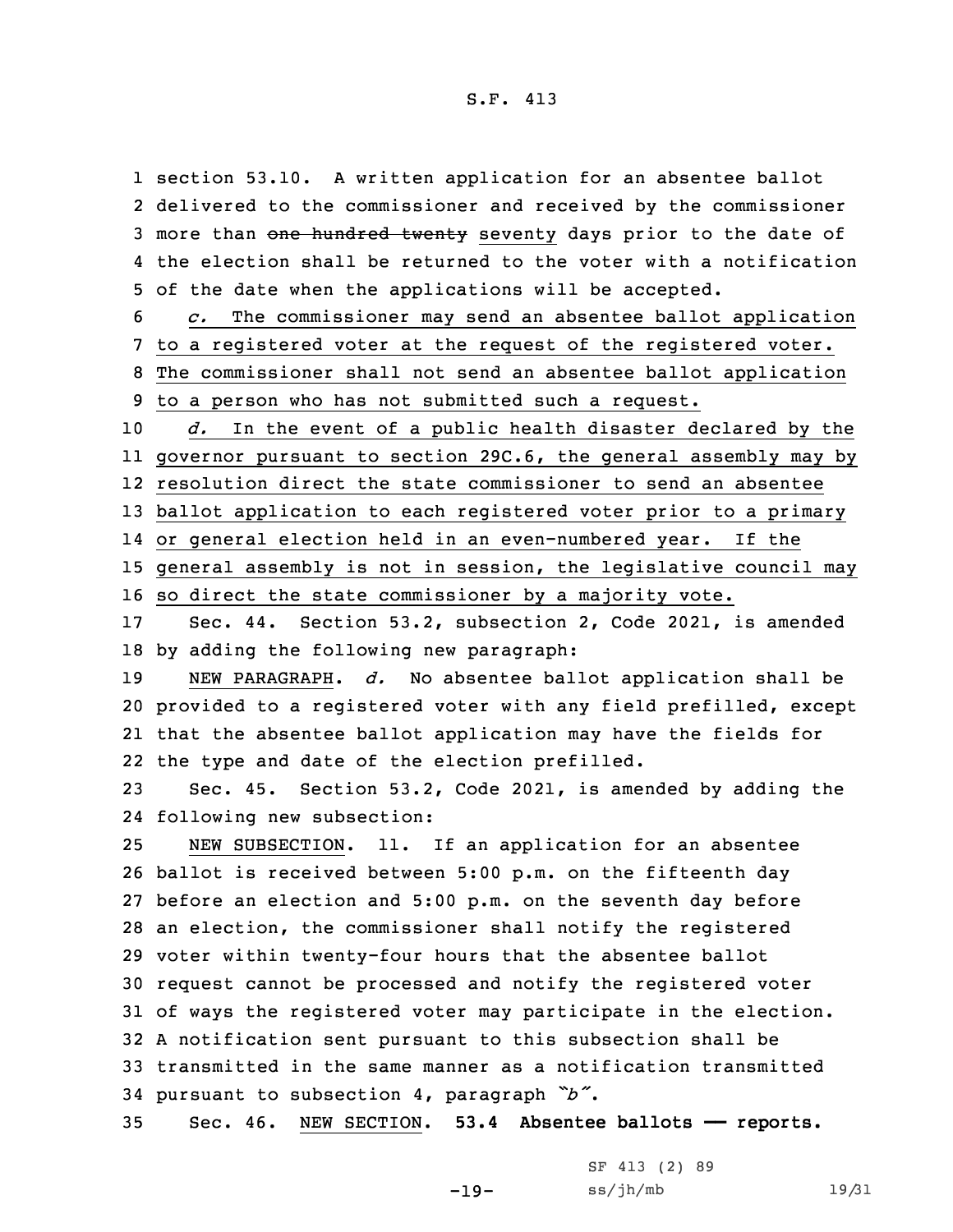1 1. Beginning on the first day that absentee ballots are mailed in each primary and general election and each special election pursuant to section 69.14, and through election day, the state commissioner shall publish <sup>a</sup> report regarding absentee ballots on <sup>a</sup> daily basis. The report shall include, at <sup>a</sup> minimum, all of the following information:

7 *a.* The number of absentee ballot request forms received by 8 <sup>a</sup> county commissioner.

9 *b.* The number of absentee ballots sent by <sup>a</sup> county 10 commissioner.

11 *c.* The total number of absentee ballots received by <sup>a</sup> county 12 commissioner, and the total delivered by each of the following 13 methods:

14(1) Mail.

15 (2) Delivery to <sup>a</sup> drop box.

16 (3) Delivery by hand.

17 (4) Voted in person at <sup>a</sup> satellite location.

18 2. Each county commissioner shall provide all information 19 necessary under this section to the state commissioner in <sup>a</sup> 20 manner prescribed by the state commissioner.

21 Sec. 47. Section 53.8, subsection 1, paragraph a, 22 unnumbered paragraph 1, Code 2021, is amended to read as 23 follows:

24 Upon receipt of an application for an absentee ballot and 25 immediately after the absentee ballots are printed, but not 26 more than twenty-nine twenty days before the election, the 27 commissioner shall mail an absentee ballot to the applicant 28 within twenty-four hours, except as otherwise provided in 29 subsection 3. When the United States post office is closed 30 in observance of <sup>a</sup> federal holiday and is not delivering mail 31 on the twenty-ninth day before the election, the first day to 32 mail absentee ballots is the next business day on which mail 33 delivery is available. The absentee ballot shall be sent to 34 the registered voter by one of the following methods: 35 Sec. 48. Section 53.8, subsection 2, paragraph a, Code 2021,

 $-20-$ 

|  | SF 413 (2) 89 |  |       |
|--|---------------|--|-------|
|  | ss/jh/mb      |  | 20/31 |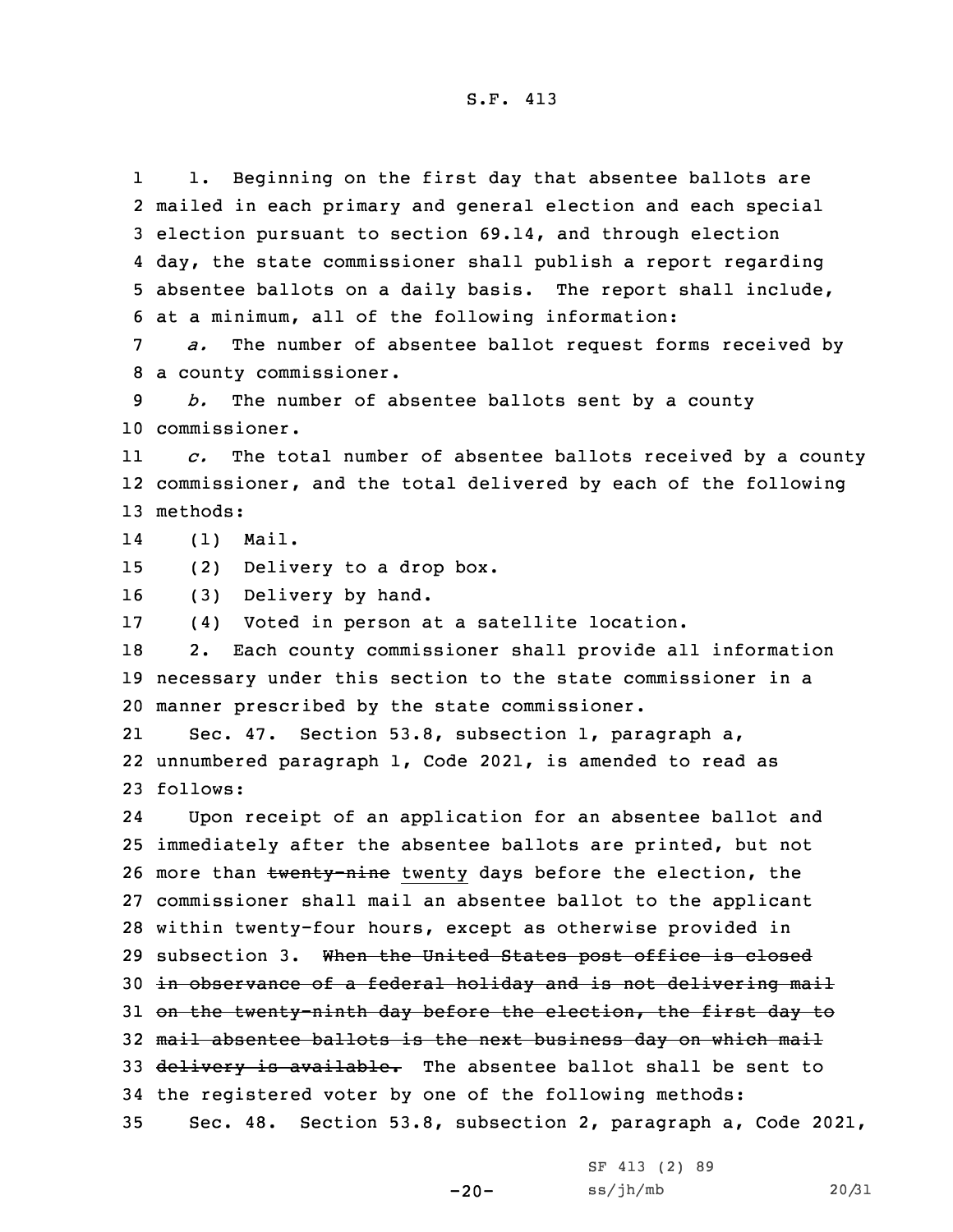1 is amended to read as follows:

2 *a.* The commissioner shall enclose with the absentee ballot <sup>a</sup> statement informing the applicant that the sealed return envelope may be mailed to the commissioner by the registered 5 voter or the voter's designee a person not prohibited to collect and deliver <sup>a</sup> completed ballot pursuant to section 53.33, may be returned to <sup>a</sup> drop box established by the commissioner pursuant to section 53.17, subsection 1, by the registered voter or <sup>a</sup> person not prohibited to collect and deliver <sup>a</sup> completed ballot pursuant to section 53.33, only if the commissioner has established such <sup>a</sup> drop box, or may be personally delivered to the commissioner's office by 13 the registered voter or the voter's designee a person not prohibited to collect and deliver <sup>a</sup> completed ballot pursuant to section 53.33. The statement shall also inform the voter 16 that the voter may request that the voter's designee person not prohibited to collect and deliver <sup>a</sup> completed ballot pursuant to section 53.33 complete <sup>a</sup> receipt when retrieving the ballot from the voter. <sup>A</sup> blank receipt shall be enclosed with the absentee ballot. 21 Sec. 49. Section 53.8, Code 2021, is amended by adding the following new subsection: NEW SUBSECTION. 4. The commissioner and the state commissioner shall not mail an absentee ballot to <sup>a</sup> person who has not submitted an application for an absentee ballot. Sec. 50. Section 53.10, subsection 1, Code 2021, is amended to read as follows: 28 1. Not more than twenty-nine twenty days before the date of the primary election or the general election, the commissioner shall provide facilities for absentee voting in person at the commissioner's office. This service shall also be provided

32 for other elections as soon as the ballots are ready, but in 33 no case shall absentee ballots be available under this [section](https://www.legis.iowa.gov/docs/code/2021/53.10.pdf) 34 more than twenty-nine twenty days before an election.

35 Sec. 51. Section 53.11, subsection 1, Code 2021, is amended

-21-

SF 413 (2) 89 ss/jh/mb 21/31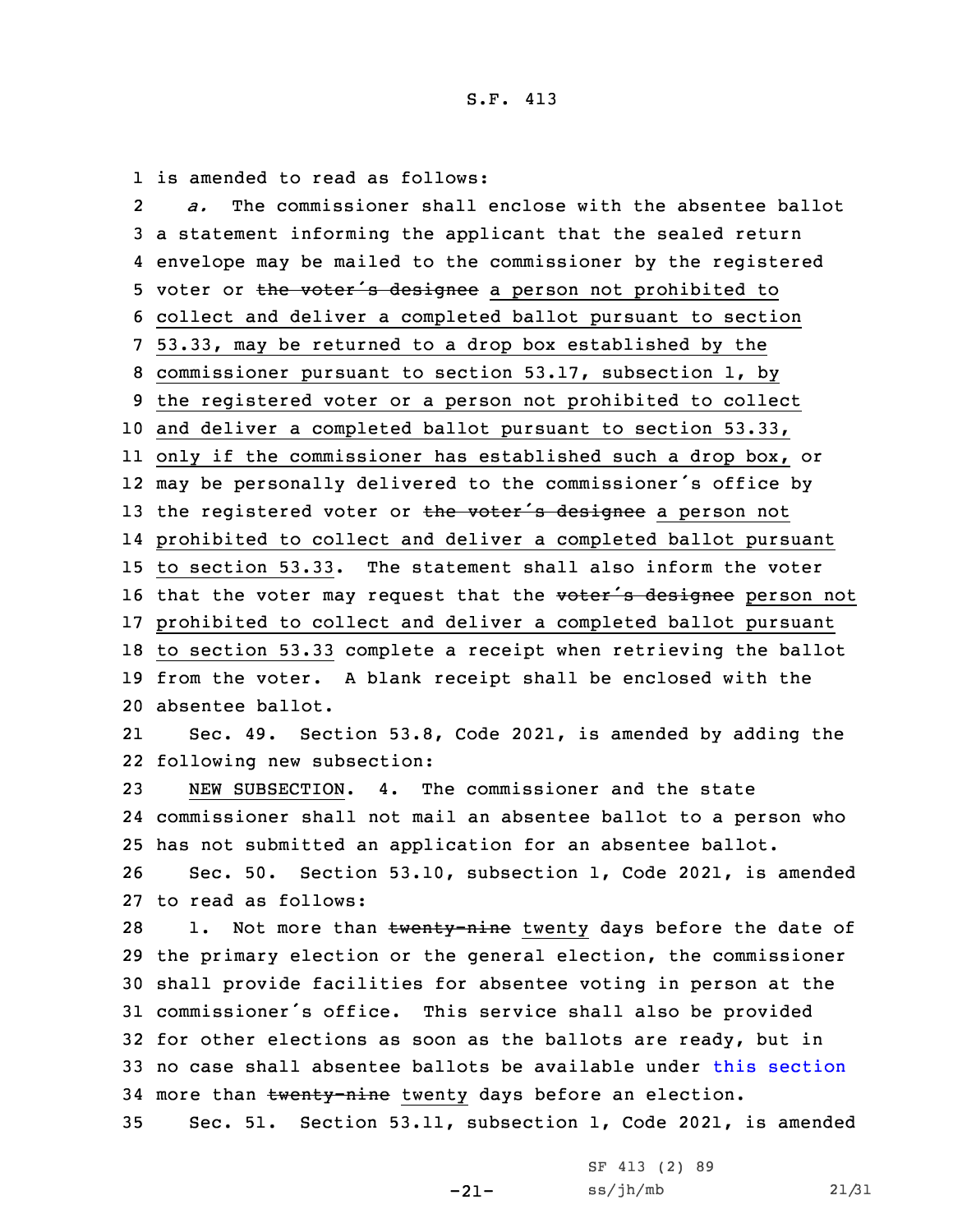1 to read as follows:

2 1. *a.* Not more than twenty-nine twenty days before the 3 date of an election, satellite absentee voting stations may be 4 established throughout the cities and county at the direction 5 of the commissioner and shall be established upon receipt of <sup>a</sup> petition signed by not less than one hundred eligible electors requesting that <sup>a</sup> satellite absentee voting station be established at <sup>a</sup> location to be described on the petition. However, if <sup>a</sup> special election is scheduled in the county on <sup>a</sup> date that falls between the date of the regular city election and the date of the city runoff election, the commissioner is not required to establish <sup>a</sup> satellite absentee voting station for the city runoff election.

14 *b.* <sup>A</sup> satellite absentee voting station established by 15 petition must be open at least one day for <sup>a</sup> minimum of six 16 hours. A satellite absentee voting station established at the 17 direction of the commissioner or by petition and may remain 18 open until 5:00 p.m. on the day before the election.

19 Sec. 52. Section 53.17, subsection 1, paragraph b, Code 20 2021, is amended to read as follows:

21 *b.* The sealed return envelope may be mailed to the 22 commissioner by the registered voter or by the voter's <sup>23</sup> designee. If mailed by the voter's designee, the envelope 24 must be mailed within seventy-two hours of retrieving it from 25 the voter or within time to be postmarked or, if applicable, 26 to have the postal service barcode traced to a date of entry 27 into the federal mail system not later than the day before the 28 election, as provided in section [53.17A](https://www.legis.iowa.gov/docs/code/2021/53.17A.pdf), whichever is earlier. 29 Sec. 53. Section 53.17, subsection 1, Code 2021, is amended 30 by adding the following new paragraph:

 NEW PARAGRAPH. *c.* The sealed return envelope may be delivered by <sup>a</sup> person not prohibited to collect and deliver <sup>a</sup> completed ballot pursuant to section 53.33 to <sup>a</sup> ballot drop box established by the commissioner no later than the time the polls are closed on election day. However, if delivered by

-22-

SF 413 (2) 89  $ss/jh/mb$  22/31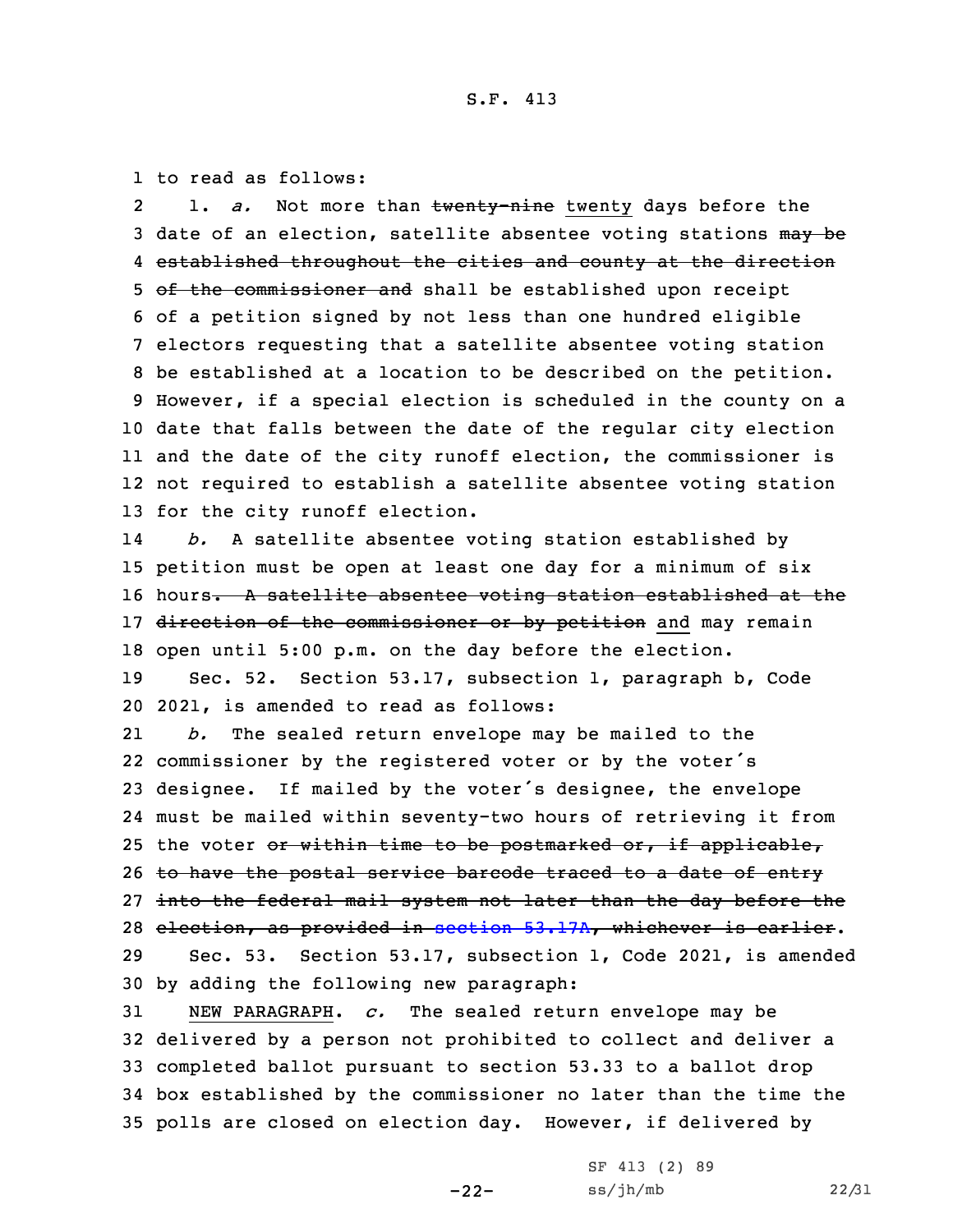the voter's designee, the envelope shall be delivered within seventy-two hours of retrieving it from the voter or before the closing of the polls on election day, whichever is earlier. <sup>A</sup> commissioner is not required to establish <sup>a</sup> ballot drop box. <sup>A</sup> ballot drop box must meet all of the following requirements: (1) <sup>A</sup> commissioner shall not establish more than one ballot drop box, which shall be located at the office of the commissioner, or on property owned and maintained by the county that directly surrounds the building where the office is located. For the purposes of this subparagraph, *"office of the commissioner"* means <sup>a</sup> location where <sup>a</sup> voter may receive services pursuant to section 48A.17, 50.20, 53.10, or 53.18. (2) The ballot drop box shall not be used for any purpose

14 other than the collection of absentee ballots.

 (3) The commissioner shall implement all reasonable and necessary measures to ensure that the ballot drop box is accessible and secure. Security measures may include placing the ballot drop box in <sup>a</sup> place regularly viewed by the commissioner or the commissioner's staff.

 (4) <sup>A</sup> video surveillance system shall be used to monitor all activity at the ballot drop box at all times while the ballot drop box is in place. The system shall create <sup>a</sup> recording, which shall be reviewed by the state commissioner, county attorney, and law enforcement in the event that misconduct 25 occurs.

 (5) <sup>A</sup> ballot drop box shall be available no sooner than the time that absentee ballots are allowed to be mailed pursuant to section 53.8. The ballot drop box shall be removed or restricted from accepting deliveries immediately upon the closure of polls on election day.

31 (6) While available, <sup>a</sup> ballot drop box shall be securely 32 fastened to <sup>a</sup> stationary surface or an immovable object.

 $-23-$ 

33 (7) The ballot drop box shall be secured by <sup>a</sup> lock and shall 34 include <sup>a</sup> tamper-evident seal. Only the commissioner or an 35 employee of the commissioner shall have access to the means to

|  | SF 413 (2) 89 |  |       |
|--|---------------|--|-------|
|  | ss/jh/mb      |  | 23/31 |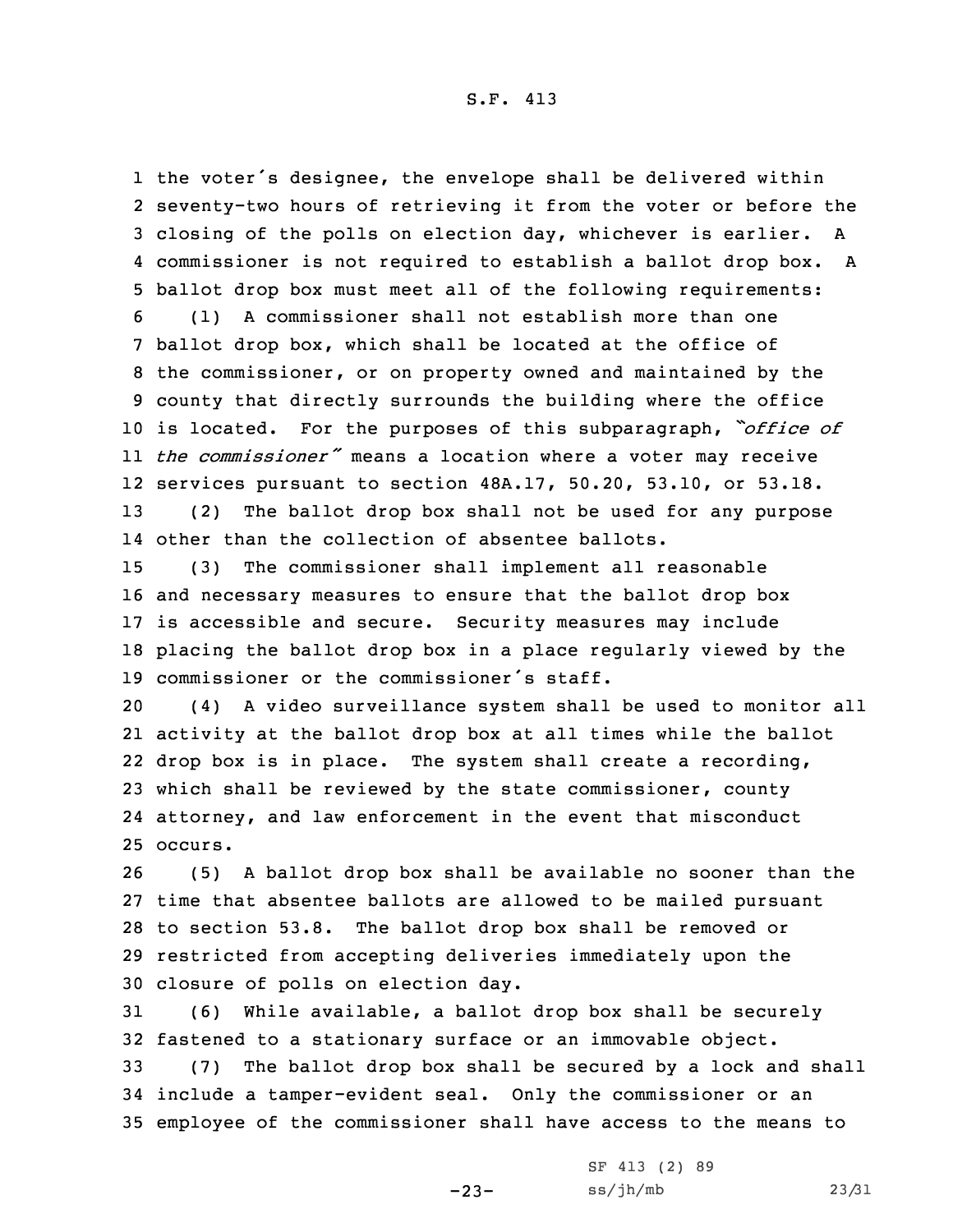1 unfasten the lock.

2 (8) Materials delivered to the ballot drop box shall be 3 retrieved in an expeditious manner, but no less often than four 4 times per day.

 (9) The commissioner shall maintain <sup>a</sup> log of each time materials are retrieved from the ballot drop box, including the date and time materials were retrieved, and the name of the person who retrieved the materials. The commissioner or the commissioner's employee shall record on the ballot, near the portion of the envelope including the affidavit signed by the voter, that the materials were retrieved from <sup>a</sup> drop box, the date and time of the retrieval, and the initials of the person who retrieved the materials.

14 (10) <sup>A</sup> ballot retrieved from <sup>a</sup> ballot drop box shall be 15 processed in the same manner as <sup>a</sup> ballot returned pursuant to <sup>16</sup> paragraph *"a"*.

17 Sec. 54. Section 53.17, subsection 2, Code 2021, is amended 18 to read as follows:

 2. In order for the ballot to be counted, the return envelope must be received in the commissioner's office before 21 the polls close on election day <del>or be clearly postmarked by an</del> officially authorized postal service or bear <sup>a</sup> postal service 23 barcode traceable to a date of entry into the federal mail 24 <del>system not later than the day before the election, as provided</del> in section [53.17A](https://www.legis.iowa.gov/docs/code/2021/53.17A.pdf), and received by the commissioner not later than noon on the Monday following the election.

27 Sec. 55. Section 53.17, subsection 4, paragraph f, Code 28 2021, is amended to read as follows:

 *f.* <sup>A</sup> statement that the completed absentee ballot will be delivered to the commissioner's office within seventy-two hours of retrieving it from the voter or before the closing of the polls on election day, whichever is earlier, or that the completed absentee ballot will be mailed to the commissioner 34 within seventy-two hours of retrieving it from the voter or within time to be postmarked or, if applicable, to have the

-24-

SF 413 (2) 89  $ss/jh/mb$  24/31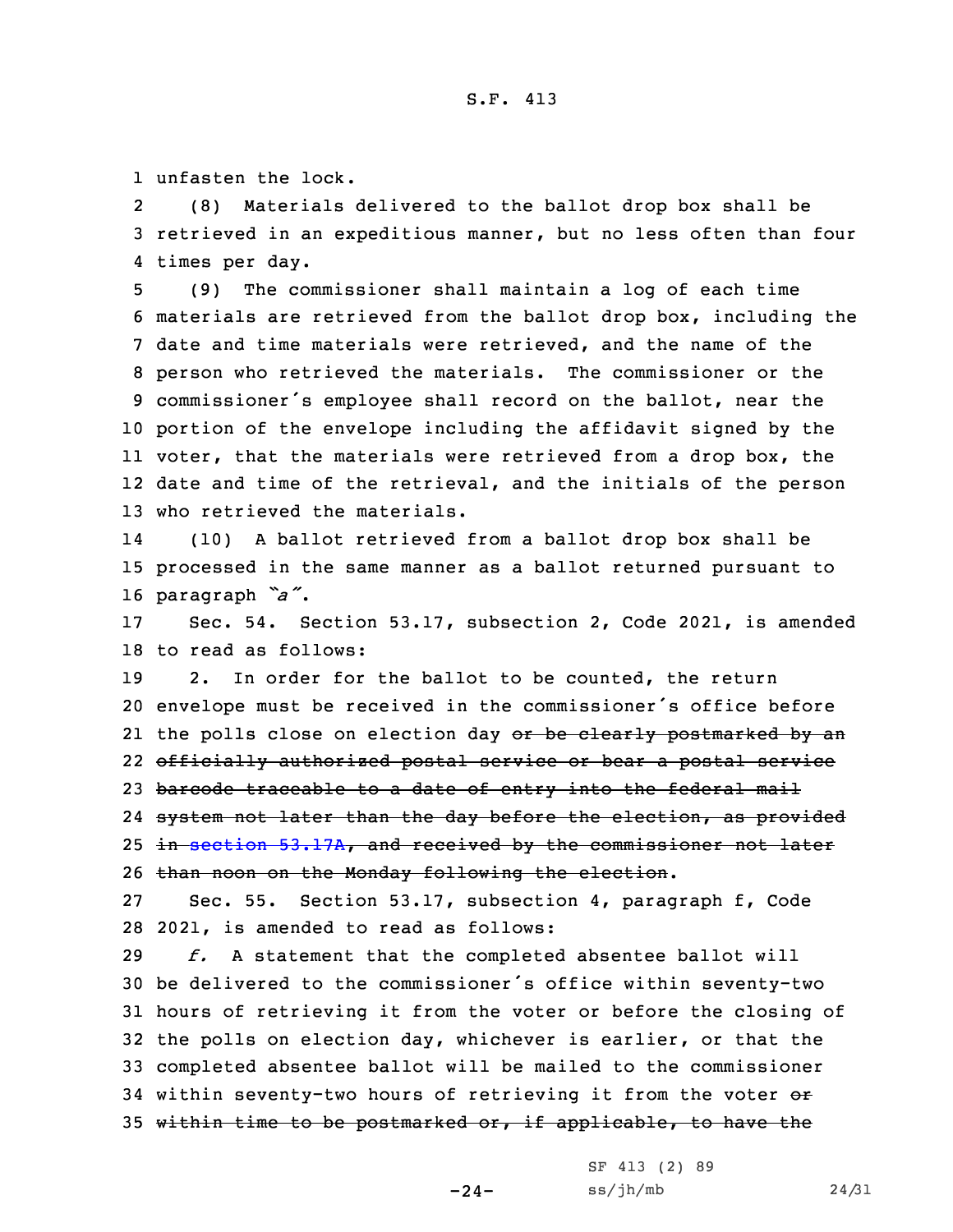1 postal service barcode traced to <sup>a</sup> date of entry into the

2 federal mail system not later than the day before the election, 3 as provided in [section](https://www.legis.iowa.gov/docs/code/2021/53.17A.pdf) 53.17A, whichever is earlier.

4 Sec. 56. Section 53.17, Code 2021, is amended by adding the 5 following new subsection:

6 NEW SUBSECTION. 5. For the purposes of this section, <sup>7</sup> *"voter's designee"* means <sup>a</sup> person not prohibited to collect and 8 deliver <sup>a</sup> completed ballot pursuant to section 53.33.

9 Sec. 57. Section 53.17A, subsection 2, paragraphs <sup>a</sup> and b, 10 Code 2021, are amended by striking the paragraphs.

11 Sec. 58. Section 53.18, subsection 2, Code 2021, is amended 12 to read as follows:

 2. If the commissioner receives the return envelope containing the completed absentee ballot by 5:00 p.m. on the Saturday before the election for general elections and by 5:00 p.m. on the Friday before the election for all other elections, the commissioner shall review the affidavit marked on the return envelope, if applicable, for completeness or shall open the return envelope to review the affidavit for completeness. 20 If the affidavit is incomplete, the commissioner shall, within 21 <del>twenty-four hours of the time the envelope was received, notify</del> the voter of that fact and that the voter may complete the affidavit in person at the office of the commissioner by 5:00 p.m. on the day before the election, vote <sup>a</sup> replacement ballot 25 in the manner and within the time period provided in subsection 26 3, or appear at the voter's precinct polling place on election day and cast <sup>a</sup> ballot in accordance with section 53.19, 28 subsection 3. If the affidavit lacks the signature of the registered voter, the commissioner shall, within twenty-four hours of the receipt of the envelope, notify the voter of the deficiency and inform the voter that the voter may vote <sup>a</sup> replacement ballot as provided in subsection 3, cast <sup>a</sup> ballot as provided in section 53.19, subsection 3, or complete the affidavit in person at the office of the commissioner not later than the time polls close on election day.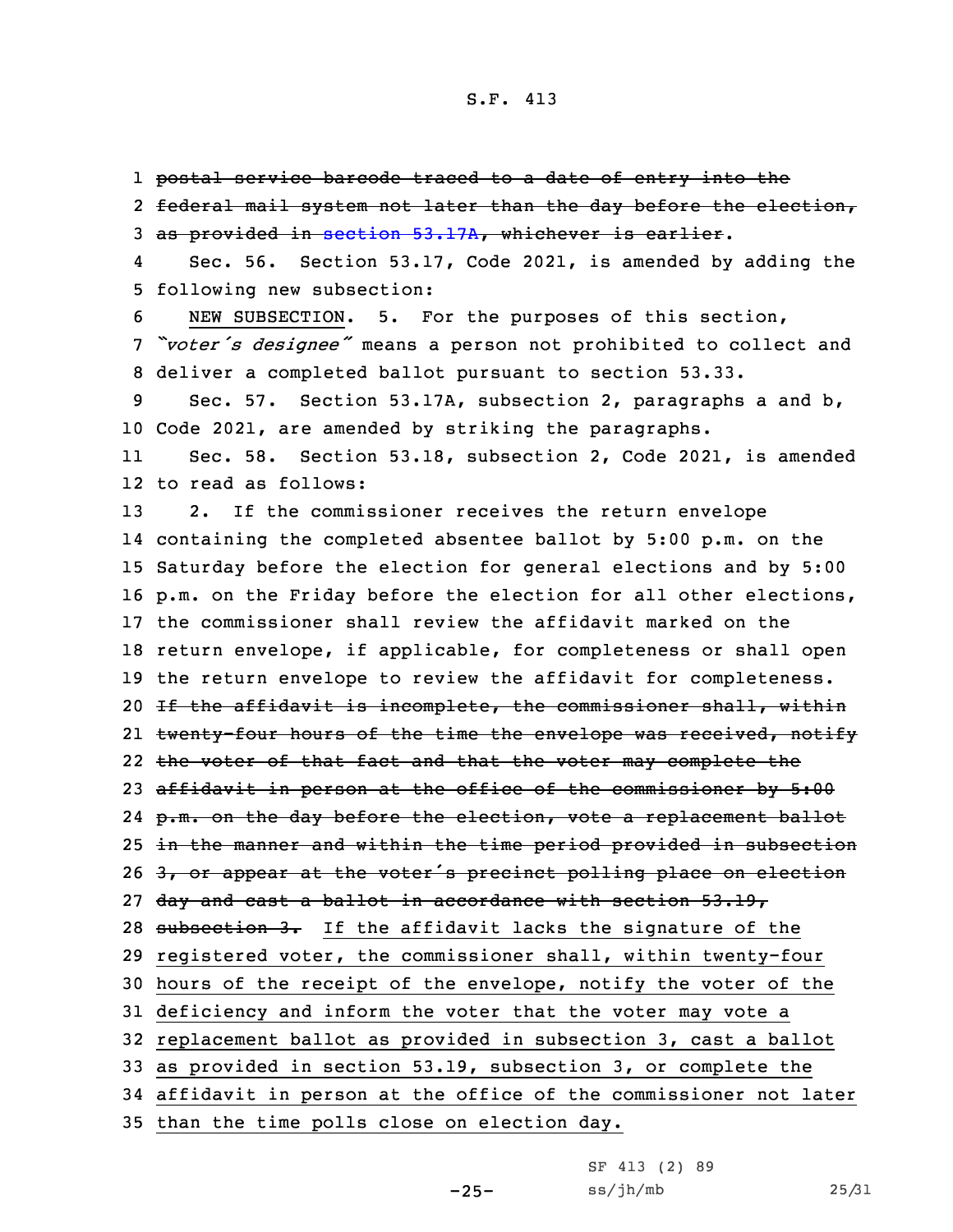1 Sec. 59. Section 53.18, Code 2021, is amended by adding the 2 following new subsection:

 NEW SUBSECTION. 04. For the purposes of this section, <sup>a</sup> return envelope marked with the affidavit shall be considered incomplete if the affidavit lacks the registered voter's signature. <sup>A</sup> signature or marking made in accordance with section 39.3, subsection 17, shall not cause an affidavit to be considered incomplete.

9 Sec. 60. Section 53.19, subsection 1, Code 2021, is amended 10 to read as follows:

11 1. The commissioner shall maintain <sup>a</sup> list of the absentee ballots provided to registered voters, the serial number appearing on the unsealed envelope, the date the application 14 for the absentee ballot was received, and the date the absentee ballot was sent to the registered voter requesting the absentee ballot, the date the absentee ballot was received by the commissioner, the date the absentee ballot outer envelope was opened, and whether the ballot was delivered by mail, in person, to <sup>a</sup> ballot drop box, or cast in person at <sup>a</sup> satellite location. The information under this subsection shall be reported separately at the same time as the information reported under section 53.30, subsection 3.

23 Sec. 61. Section 53.22, subsection 3, Code 2021, is amended 24 to read as follows:

 3. Any registered voter who becomes <sup>a</sup> patient, tenant, or resident of <sup>a</sup> hospital, assisted living program, or health care facility in the county where the voter is registered to vote 28 within three days prior to the date of any election after the deadline to make <sup>a</sup> written application for an absentee ballot as provided in section 53.2 or on election day may request an absentee ballot during that period or on election day. As an alternative to the application procedure prescribed by section 53.2, the registered voter may make the request directly to the officers who are delivering and returning absentee ballots under this [section](https://www.legis.iowa.gov/docs/code/2021/53.22.pdf). Alternatively, the request may be made by

 $-26-$ 

SF 413 (2) 89 ss/jh/mb 26/31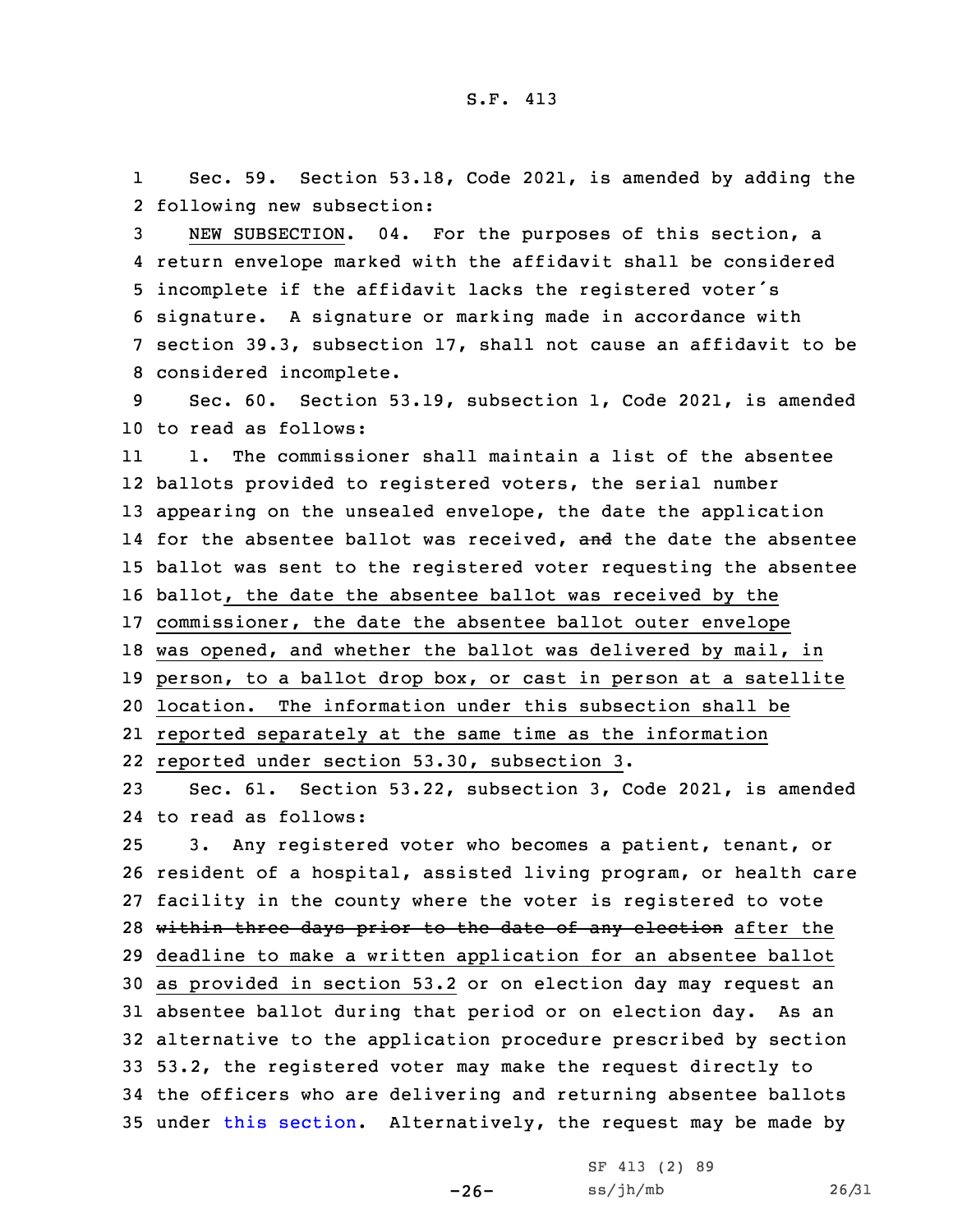telephone to the office of the commissioner not later than four hours before the close of the polls. If the requester is found to be <sup>a</sup> registered voter of that county, these officers shall deliver the appropriate absentee ballot to the registered voter 5 in the manner prescribed by this [section](https://www.legis.iowa.gov/docs/code/2021/53.22.pdf).

6 Sec. 62. Section 53.22, subsection 6, paragraph a, Code 7 2021, is amended to read as follows:

 *a.* If the registered voter becomes <sup>a</sup> patient, tenant, or resident of <sup>a</sup> hospital, assisted living program, or health care facility outside the county where the voter is registered to ll vote <del>within three days before the date of any election</del> after the deadline to make <sup>a</sup> written application for an absentee ballot as provided in section 53.2 or on election day, the voter may designate <sup>a</sup> person to deliver and return the absentee 15 ballot. The designee may be any person the voter chooses 16 except that no candidate for any office to be voted upon for 17 the election for which the ballot is requested may deliver a 18 ballot under this [subsection](https://www.legis.iowa.gov/docs/code/2021/53.22.pdf) shall be a person not prohibited to collect and deliver <sup>a</sup> completed ballot pursuant to section 53.33. The request for an absentee ballot may be made by telephone to the office of the commissioner not later than four hours before the close of the polls. If the requester is found to be <sup>a</sup> registered voter of that county, the ballot shall be delivered by mail or by the person designated by the voter. An application form shall be included with the absentee ballot and shall be signed by the voter and returned with the ballot. Sec. 63. Section 53.23, subsection 3, paragraph c, Code 2021, is amended to read as follows:

 *c.* For the general election, the The commissioner may convene the special precinct election board on the day before the election to begin counting absentee ballots. However, if in the preceding general election the counting of absentee ballots was not completed by 10:00 p.m. on election day, the commissioner shall convene the special precinct election board on the day before the next general election to begin counting

-27-

SF 413 (2) 89 ss/jh/mb 27/31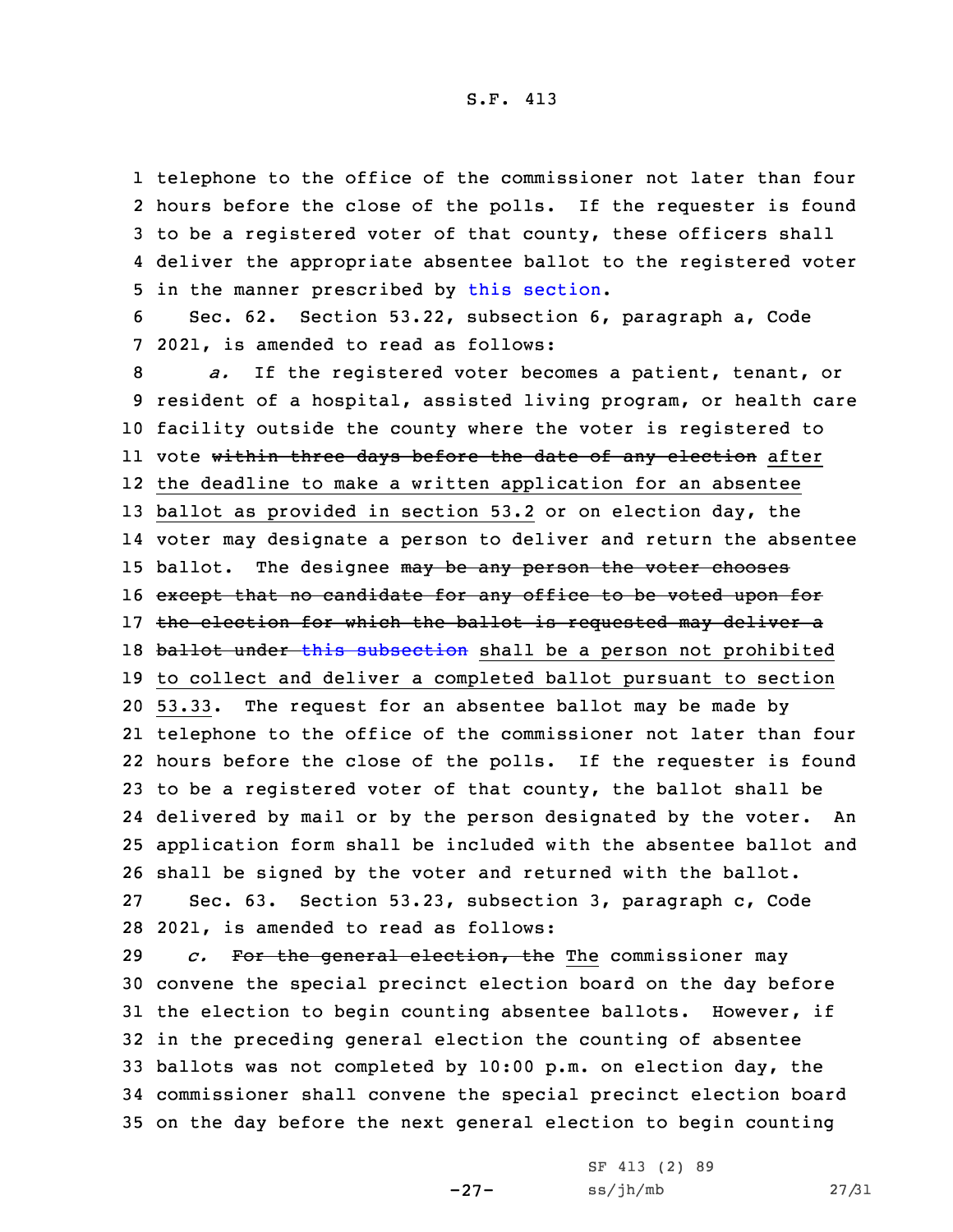1 absentee ballots. The board shall not release the results of 2 its tabulation pursuant to this paragraph until the count is 3 completed on election day.

4 Sec. 64. Section 53.30, Code 2021, is amended to read as 5 follows:

6 **53.30 Ballots, ballot envelopes, and other information** 7 **preserved.**

 1. At the conclusion of each meeting of the absentee and special voter precinct board, the board shall reconcile the number of signed affidavits provided to the board by the commissioner and the number of ballots that were counted and tabulated. The board shall record the number of ballots that were rejected prior to opening the affidavit envelope, the number of absentee ballots that have been challenged and are currently unopened, and the number of absentee ballots that were accepted for counting and tabulation. The board shall also reconcile the number of provisional ballots provided to the board by the commissioner, the number of provisional ballots that were accepted for counting and tabulation, and the number of provisional ballots that were rejected.

21 2. At the conclusion of each meeting of the absentee and special voters precinct board, the board shall securely seal all ballots counted by them in the manner prescribed in section 50.12. The ballot envelopes, including the affidavit envelope if an affidavit envelope was provided, the return envelope, and secrecy envelope bearing the signatures of precinct election officials, as required by [section](https://www.legis.iowa.gov/docs/code/2021/53.23.pdf) 53.23, shall be preserved. All applications for absentee ballots, ballots rejected without being opened, absentee ballot logs, and any other documents pertaining to the absentee ballot process shall be preserved until such time as the documents may be destroyed pursuant to section 50.19.

33 3. Following each primary and general election, 34 commissioners shall report to the state commissioner the 35 number of voted absentee ballots received by the commissioner,

 $-28-$ 

| SF 413 (2) 89 |       |
|---------------|-------|
| ss/jh/mb      | 28/31 |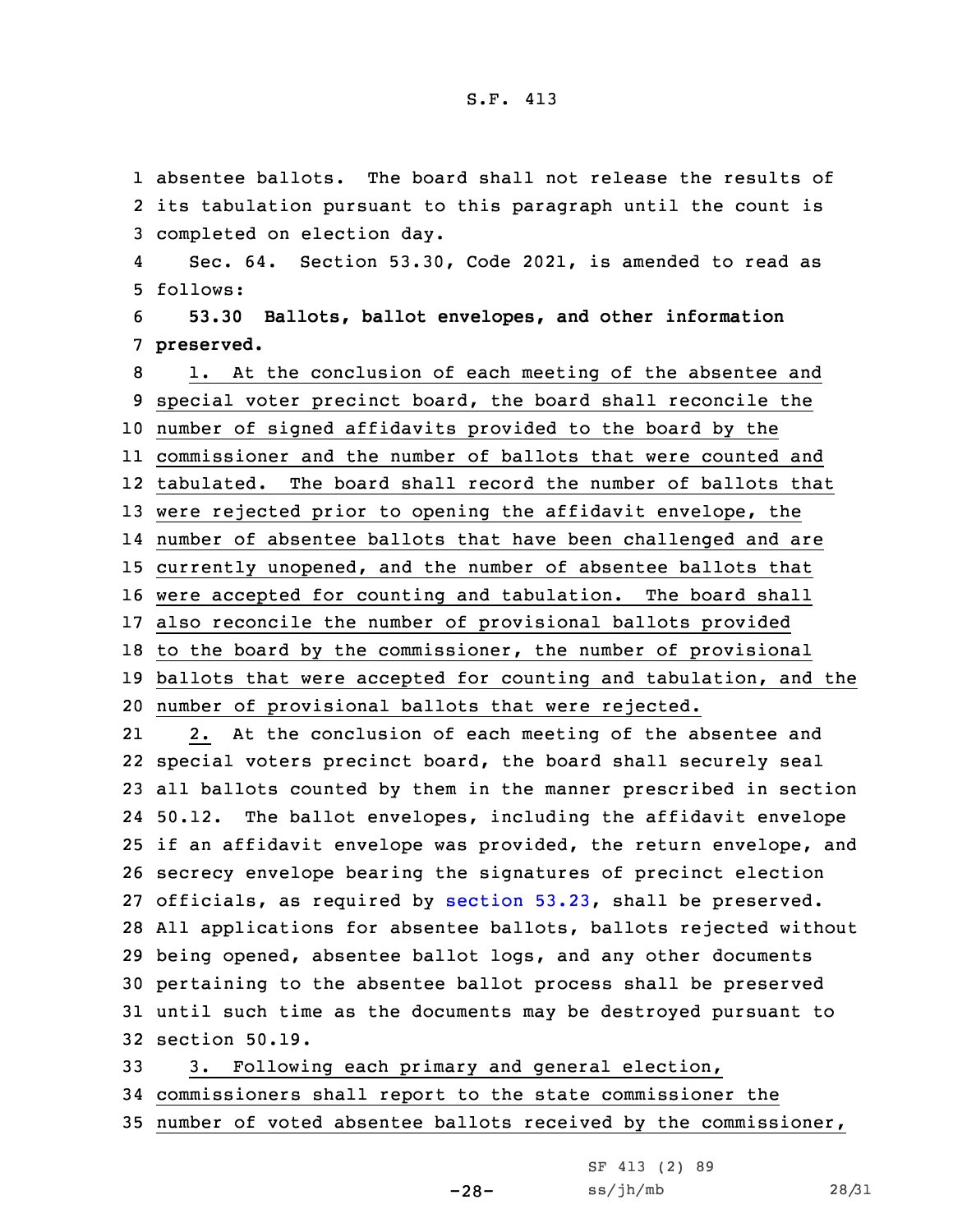the total number of absentee ballots counted and tabulated by the board, and the number of absentee ballots rejected by the board. The commissioner shall also provide the number of provisional ballots cast, the number of provisional ballots rejected, and the number of provisional ballots that were counted and tabulated by the board.

 Sec. 65. NEW SECTION. **53.33 Unlawful return of ballot.** Notwithstanding any provision of law to the contrary, no person other than the registered voter or an individual who lives in the same household as the registered voter, the registered voter's immediate family member, an individual serving as <sup>a</sup> caretaker for the registered voter, or an individual pursuant to section 53.22 shall collect <sup>a</sup> completed ballot and return the ballot by mail or in person to the county auditor's office or other election location. A violation of this section constitutes election misconduct in the third degree under section 39A.4.

18 Sec. 66. Section 53.44, subsection 2, Code 2021, is amended 19 by striking the subsection and inserting in lieu thereof the 20 following:

21 2. In order for the ballot to be counted, the return envelope must be received in the commissioner's office before the polls close on election day or be clearly postmarked by an officially authorized postal service or bear <sup>a</sup> postal service barcode traceable to <sup>a</sup> date of entry into the federal mail system not later than the day before the election, as provided in section 53.17A, and received by the commissioner not later than noon on the Monday following the election.

29 Sec. 67. Section 53.53, subsection 4, paragraphs b and c, 30 Code 2021, are amended to read as follows:

<sup>31</sup> *b.* The voter's completed regular or special Iowa absentee 32 ballot was received by the deadline for return of absentee 33 ballots established in [section](https://www.legis.iowa.gov/docs/code/2021/53.17.pdf) 53.17 53.44.

34 *c.* The voter's federal write-in ballot was received after 35 the deadline for return of absentee ballots established in

-29-

SF 413 (2) 89 ss/jh/mb 29/31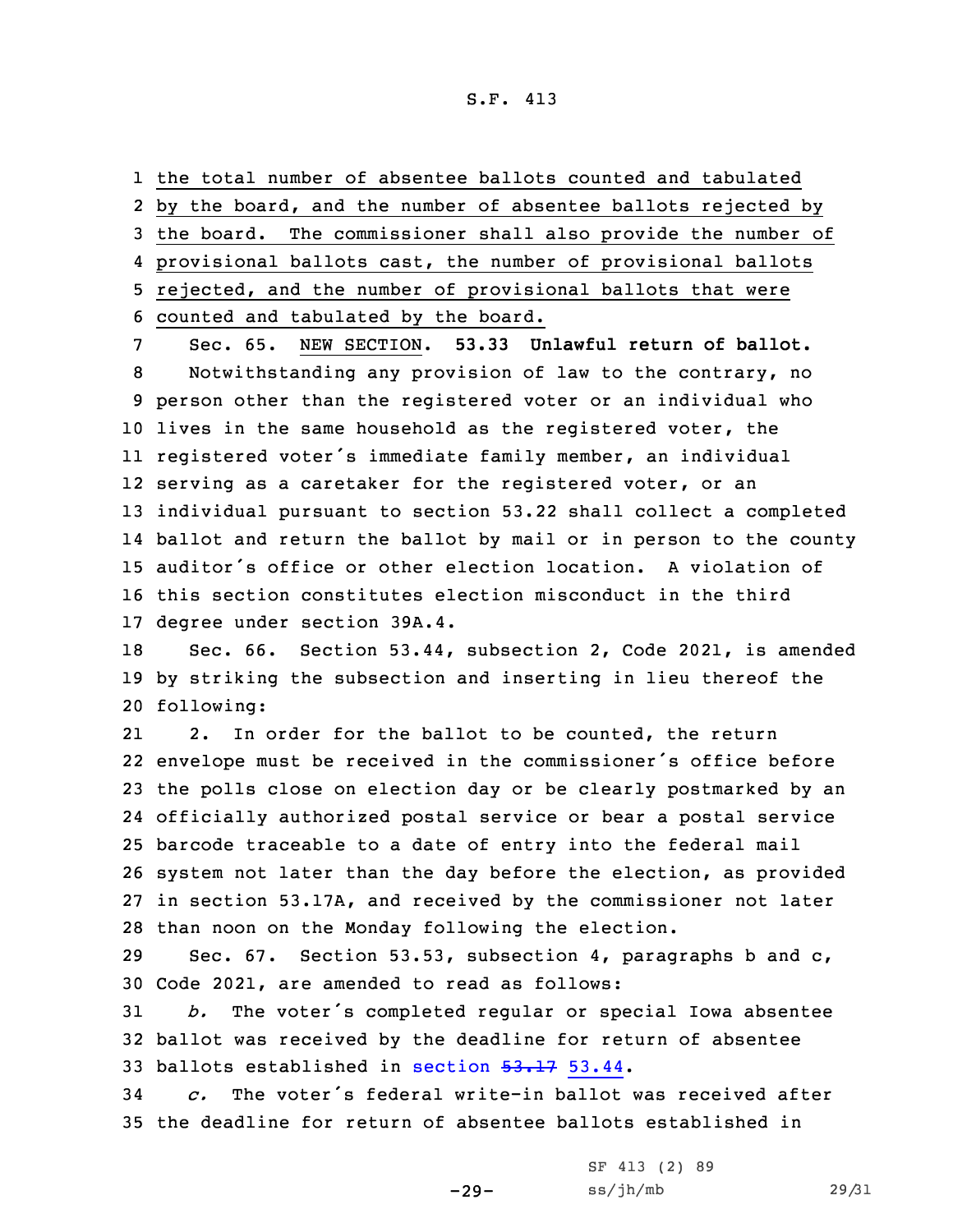1 section  $53.17$  53.44.

2 Sec. 68. Section 66.1A, Code 2021, is amended by adding the 3 following new subsection:

4 NEW SUBSECTION. 8. For failure to pay <sup>a</sup> fine imposed 5 pursuant to section 39A.6 and not dismissed pursuant to chapter 6 17A.

7 Sec. 69. Section 69.14A, subsection 2, paragraph a, 8 subparagraphs (1) and (2), Code 2021, are amended to read as 9 follows:

 (1) The appointment shall be for the period until the next pending election as defined in [section](https://www.legis.iowa.gov/docs/code/2021/69.12.pdf) 69.12 general election, and shall be made within forty days after the vacancy occurs. If the board of supervisors chooses to proceed under this paragraph, the board shall publish notice in the manner prescribed by [section](https://www.legis.iowa.gov/docs/code/2021/331.305.pdf) 331.305 stating that the board intends to fill the vacancy by appointment but that the electors of the county have the right to file <sup>a</sup> petition requiring that the vacancy be filled by special election. The board may publish notice in advance if an elected official submits <sup>a</sup> resignation to take effect at <sup>a</sup> future date. The board may make an appointment to fill the vacancy after the notice is published or after the vacancy occurs, whichever is later. <sup>A</sup> person appointed to an office under this [subsection](https://www.legis.iowa.gov/docs/code/2021/69.14A.pdf), except for <sup>a</sup> county attorney, shall have actually resided in the county which the appointee represents sixty days prior to appointment. <sup>A</sup> person appointed to the office of county attorney shall be <sup>a</sup> resident of the county at the time of appointment.

28 (2) However, if within fourteen days after publication  $\theta$  the notice  $\theta$  within fourteen days after the appointment is made, <sup>a</sup> petition is circulated and filed with the county auditor requesting <sup>a</sup> special election to fill the vacancy, the appointment is temporary and <sup>a</sup> special election shall be called as provided in paragraph *"b"*. The petition shall meet the requirements of section [331.306](https://www.legis.iowa.gov/docs/code/2021/331.306.pdf). <sup>A</sup> signature shall not be considered valid if the signature is dated prior to the date on

 $-30-$ 

```
SF 413 (2) 89
ss/jh/mb 30/31
```